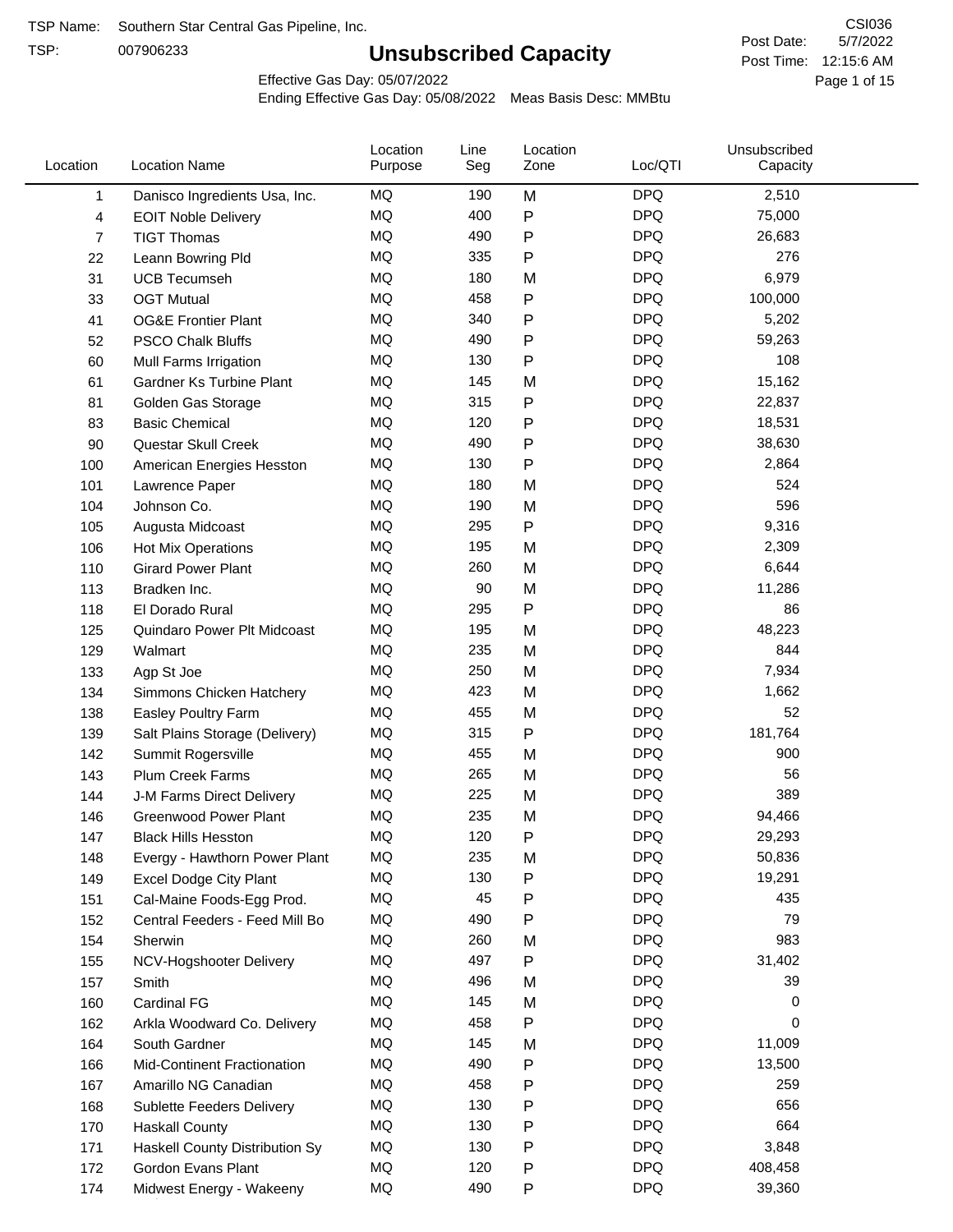TSP:

# **Unsubscribed Capacity**

5/7/2022 Page 2 of 15 Post Time: 12:15:6 AM CSI036 Post Date:

Effective Gas Day: 05/07/2022

| Location    | <b>Location Name</b>                  | Location<br>Purpose | Line<br>Seg | Location<br>Zone | Loc/QTI    | Unsubscribed<br>Capacity |  |
|-------------|---------------------------------------|---------------------|-------------|------------------|------------|--------------------------|--|
| 175         | <b>Industrial Park</b>                | MQ                  | 455         | M                | <b>DPQ</b> | 18,613                   |  |
| 176         | Uc Flint Oaks Hunt Club               | MQ                  | 498         | M                | <b>DPQ</b> | 3                        |  |
| 178         | ONG-Enid                              | MQ                  | 405         | P                | <b>DPQ</b> | 6,050                    |  |
| 179         | ONG-SW Oklahoma City                  | MQ                  | 340         | P                | <b>DPQ</b> | 33,833                   |  |
| 180         | <b>Superior Carney</b>                | MQ                  | 390         | P                | <b>DPQ</b> | 12,290                   |  |
| 181         | DCP NW Booster                        | <b>MQ</b>           | 390         | P                | <b>DPQ</b> | 3,761                    |  |
| 183         | <b>DCP West Edmond</b>                | MQ                  | 400         | P                | <b>DPQ</b> | 2,865                    |  |
| 184         | <b>Constellation NewEnergy -</b>      | MQ                  | 493         | M                | <b>DPQ</b> | 1,847                    |  |
| 185         | <b>Constellation NewEnergy -</b>      | MQ                  | 333         | P                | <b>DPQ</b> | 3,502                    |  |
| 186         | Dennis Langley                        | MQ                  | 190         | M                | <b>DPQ</b> | 239                      |  |
| 189         | Dogwood Energy Power Plant            | MQ                  | 235         | M                | <b>DPQ</b> | 118,246                  |  |
| 193         | <b>KGS Cessna Delivery</b>            | MQ                  | 120         | P                | <b>DPQ</b> | 5,410                    |  |
| 195         | <b>Black Hills Lyons</b>              | <b>MQ</b>           | 45          | P                | <b>DPQ</b> | 4,300                    |  |
| 197         | High Plains Ranch, LLC                | <b>MQ</b>           | 130         | P                | <b>DPQ</b> | 1,180                    |  |
| 198         | West Drumright                        | <b>MQ</b>           | 390         | P                | <b>DPQ</b> | 3,216                    |  |
| 202         | Evergy - West Gardner                 | <b>MQ</b>           | 145         | M                | <b>DPQ</b> | 96,401                   |  |
| 203         | <b>Black Hills- Southern Terminal</b> | <b>MQ</b>           | 333         | P                | <b>DPQ</b> | 65                       |  |
| 204         | Welch                                 | MQ                  | 225         | M                | <b>DPQ</b> | 290                      |  |
| 206         | Arma-Girard-Pittsburg                 | <b>MQ</b>           | 260         | M                | <b>DPQ</b> | 29,402                   |  |
| 207         | Cher-Scam-W. Min-Carona-              | MQ                  | 260         | M                | <b>DPQ</b> | 546                      |  |
| 208         | <b>KGST Alden Interconnect</b>        | <b>MQ</b>           | 490         | P                | <b>DPQ</b> | 25,000                   |  |
| 501         | Arkansas City                         | <b>MQ</b>           | 333         | M                | <b>DPQ</b> | 16,895                   |  |
| 510         | Clearwater                            | <b>MQ</b>           | 120         | P                | <b>DPQ</b> | 492                      |  |
| 512         | <b>Conway Springs</b>                 | <b>MQ</b>           | 120         | P                | <b>DPQ</b> | 1,499                    |  |
| 525         | Harper                                | <b>MQ</b>           | 120         | P                | <b>DPQ</b> | 7,336                    |  |
| 530         | Kiowa                                 | <b>MQ</b>           | 315         | P                | <b>DPQ</b> | 1,217                    |  |
| 540         | Oxford                                | <b>MQ</b>           | 333         | P                | <b>DPQ</b> | 6,335                    |  |
| 590         | Wellington                            | <b>MQ</b>           | 333         | P                | <b>DPQ</b> | 14,713                   |  |
| 610         | <b>Ks Prd Domestics</b>               | <b>MQ</b>           | 120         | P                | <b>DPQ</b> | 82                       |  |
| 620         | Ok Prd Domestics                      | <b>MQ</b>           | 400         | P                | <b>DPQ</b> | 45                       |  |
| 710         | <b>Ks Mkt Domestics</b>               | <b>MQ</b>           | 90          | M                | <b>DPQ</b> | 961                      |  |
| 720         | Ok Mkt Domestics                      | MQ                  | 225         | M                | <b>DPQ</b> | 44                       |  |
|             |                                       | MQ                  | 455         |                  | <b>DPQ</b> | 8                        |  |
| 730<br>904  | Mo Mkt Domestics                      | MQ                  | 458         | M<br>P           | <b>DPQ</b> | 1,069                    |  |
|             | Arnett                                | <b>MQ</b>           | 315         | P                | <b>DPQ</b> | 110                      |  |
| 912<br>1103 | Capron                                | <b>MQ</b>           | 190         |                  | <b>DPQ</b> | 92                       |  |
| 2008        | Olathe, KS<br>Barnsdall               | MQ                  | 357         | M<br>Ρ           | <b>DPQ</b> | 839                      |  |
| 2009        |                                       | MQ                  | 357         | P                | <b>DPQ</b> | 47,112                   |  |
|             | Bartlesville & Dewey                  | MQ                  | 497         |                  | <b>DPQ</b> | 224                      |  |
| 2016        | Delaware                              | MQ                  | 497         | P                | <b>DPQ</b> | 7,113                    |  |
| 2056        | Nowata                                | MQ                  | 334         | Ρ                | <b>DPQ</b> | 7,755                    |  |
| 2064        | Pawhuska                              | MQ                  | 225         | Ρ                | <b>DPQ</b> | 7,655                    |  |
| 2101        | Vinita                                | MQ                  | 490         | M                | <b>DPQ</b> | 185                      |  |
| 3504        | Alden                                 |                     |             | Ρ                | <b>DPQ</b> | 157                      |  |
| 3508        | Barnard                               | MQ                  | 265<br>45   | M                |            | 340                      |  |
| 3512        | Chase                                 | <b>MQ</b>           |             | P                | <b>DPQ</b> |                          |  |
| 3520        | Ellsworth                             | MQ                  | 265         | M                | <b>DPQ</b> | 1,692                    |  |
| 3524        | Frederick                             | MQ                  | 265         | M                | <b>DPQ</b> | 60                       |  |
| 3528        | Geneseo                               | MQ                  | 265         | M                | <b>DPQ</b> | 712                      |  |
| 3544        | Kanopolis                             | $\sf{MQ}$           | 265         | M                | <b>DPQ</b> | 457                      |  |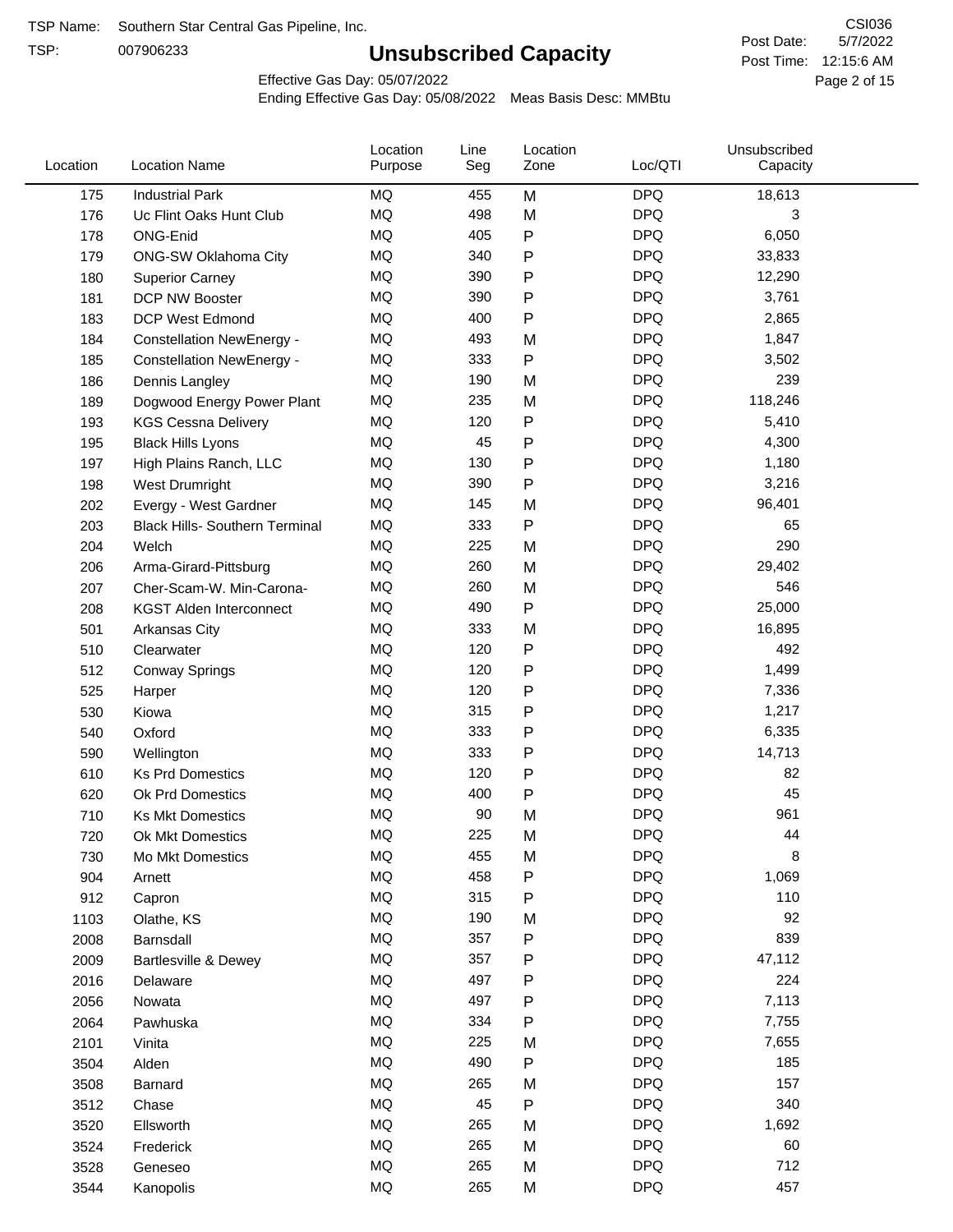TSP: 

# **Unsubscribed Capacity**

5/7/2022 Page 3 of 15 Post Time: 12:15:6 AM CSI036 Post Date:

Effective Gas Day: 05/07/2022

| Location | <b>Location Name</b>      | Location<br>Purpose | Line<br>Seg | Location<br>Zone | Loc/QTI    | Unsubscribed<br>Capacity |  |
|----------|---------------------------|---------------------|-------------|------------------|------------|--------------------------|--|
| 3548     | Lincoln                   | <b>MQ</b>           | 265         | M                | <b>DPQ</b> | 4,528                    |  |
| 3551     | Lucas                     | MQ                  | 265         | M                | <b>DPQ</b> | 711                      |  |
| 3553     | Luray                     | <b>MQ</b>           | 265         | M                | <b>DPQ</b> | 77                       |  |
| 3555     | Minneapolis               | <b>MQ</b>           | 265         | M                | <b>DPQ</b> | 1,424                    |  |
| 3572     | Raymond                   | <b>MQ</b>           | 490         | P                | <b>DPQ</b> | 75                       |  |
| 3576     | Sylvan Grove              | <b>MQ</b>           | 265         | M                | <b>DPQ</b> | 134                      |  |
| 3588     | Vesper                    | MQ                  | 265         | M                | <b>DPQ</b> | 42                       |  |
| 3608     | Beloit                    | MQ                  | 265         | M                | <b>DPQ</b> | 12,605                   |  |
| 3610     | <b>Burr Oak</b>           | <b>MQ</b>           | 265         | M                | <b>DPQ</b> | 168                      |  |
| 3612     | Cawker City               | <b>MQ</b>           | 265         | M                | <b>DPQ</b> | 625                      |  |
| 3616     | Downs                     | MQ                  | 265         | M                | <b>DPQ</b> | 382                      |  |
| 3620     | Esbon                     | MQ                  | 265         | M                | <b>DPQ</b> | 63                       |  |
| 3624     | Formosa                   | MQ                  | 265         | M                | <b>DPQ</b> | 120                      |  |
| 3628     | Glen Elder                | <b>MQ</b>           | 265         | M                | <b>DPQ</b> | 125                      |  |
| 3640     | Jewell                    | <b>MQ</b>           | 265         | M                | <b>DPQ</b> | 66                       |  |
| 3648     | Lebanon                   | <b>MQ</b>           | 265         | M                | <b>DPQ</b> | 178                      |  |
| 3652     | Mankato                   | MQ                  | 265         | M                | <b>DPQ</b> | 1,807                    |  |
| 3654     | Montrose                  | <b>MQ</b>           | 265         | M                | <b>DPQ</b> | 192                      |  |
| 3660     | Osborne                   | <b>MQ</b>           | 265         | M                | <b>DPQ</b> | 4,776                    |  |
| 3676     | Smith Center              | <b>MQ</b>           | 265         | M                | <b>DPQ</b> | 1,401                    |  |
| 4812     | Carthage, Jasper, & Lamar | <b>MQ</b>           | 450         | M                | <b>DPQ</b> | 5,570                    |  |
| 5002     | East Liberty Receipt      | M <sub>2</sub>      | 260         | M                | <b>RPQ</b> | 42,602                   |  |
| 6565     | Murray Gil Plant          | <b>MQ</b>           | 120         | $\mathsf{P}$     | <b>DPQ</b> | 166,038                  |  |
| 6704     | Atlanta                   | <b>MQ</b>           | 333         | M                | <b>DPQ</b> | 107                      |  |
| 6706     | Augusta & Leon            | MQ                  | 295         | P                | <b>DPQ</b> | 46,347                   |  |
| 6712     | Benton                    | <b>MQ</b>           | 300         | M                | <b>DPQ</b> | 22                       |  |
| 6714     | <b>Burden</b>             | <b>MQ</b>           | 333         | M                | <b>DPQ</b> | 137                      |  |
| 6716     | Cambridge                 | <b>MQ</b>           | 333         | M                | <b>DPQ</b> | 83                       |  |
| 6720     | Dexter                    | <b>MQ</b>           | 333         | M                | <b>DPQ</b> | 128                      |  |
| 6722     | Douglas                   | <b>MQ</b>           | 295         | P                | <b>DPQ</b> | 4,069                    |  |
| 6724     | El Dorado                 | <b>MQ</b>           | 300         | M                | <b>DPQ</b> | 14,336                   |  |
| 6764     | Potwin                    | <b>MQ</b>           | 300         | M                | <b>DPQ</b> | 125                      |  |
| 6780     | Towanda                   | MQ                  | 300         | M                | <b>DPQ</b> | 6                        |  |
| 6828     | Grenola                   | MQ                  | 333         | M                | <b>DPQ</b> | 127                      |  |
| 6852     | Madison                   | <b>MQ</b>           | 140         | M                | <b>DPQ</b> | 379                      |  |
| 6860     | Olpe                      | MQ                  | 140         | M                | <b>DPQ</b> | 129                      |  |
| 7158     | <b>OFS Maysville</b>      | M <sub>2</sub>      | 385         | ${\sf P}$        | <b>RPQ</b> | 2,486                    |  |
| 9012     | Circleville               | MQ                  | 90          | M                | <b>DPQ</b> | 133                      |  |
| 9020     | Everest                   | $\sf{MQ}$           | 90          | M                | <b>DPQ</b> | 167                      |  |
| 9024     | Fairview                  | $\sf{MQ}$           | 90          | M                | <b>DPQ</b> | 171                      |  |
| 9026     | <b>Falls City</b>         | MQ                  | 90          | M                | <b>DPQ</b> | 12,490                   |  |
| 9032     | Hamlin                    | MQ                  | 90          | M                | <b>DPQ</b> | 50                       |  |
| 9034     | Hiawatha                  | MQ                  | 90          | M                | <b>DPQ</b> | 2,895                    |  |
| 9036     | Holton                    | MQ                  | 90          | M                | <b>DPQ</b> | 4,675                    |  |
| 9038     | Horton                    | <b>MQ</b>           | 90          | M                | <b>DPQ</b> | 1,821                    |  |
| 9040     | Huron                     | MQ                  | 90          | M                | <b>DPQ</b> | 30                       |  |
| 9042     | Highland & Robinson       | MQ                  | 90          | M                | <b>DPQ</b> | 844                      |  |
| 9052     | Morrill                   | $\sf{MQ}$           | 90          | M                | <b>DPQ</b> | 228                      |  |
| 9054     | Muscotah                  | $\sf{MQ}$           | 90          | M                | <b>DPQ</b> | 612                      |  |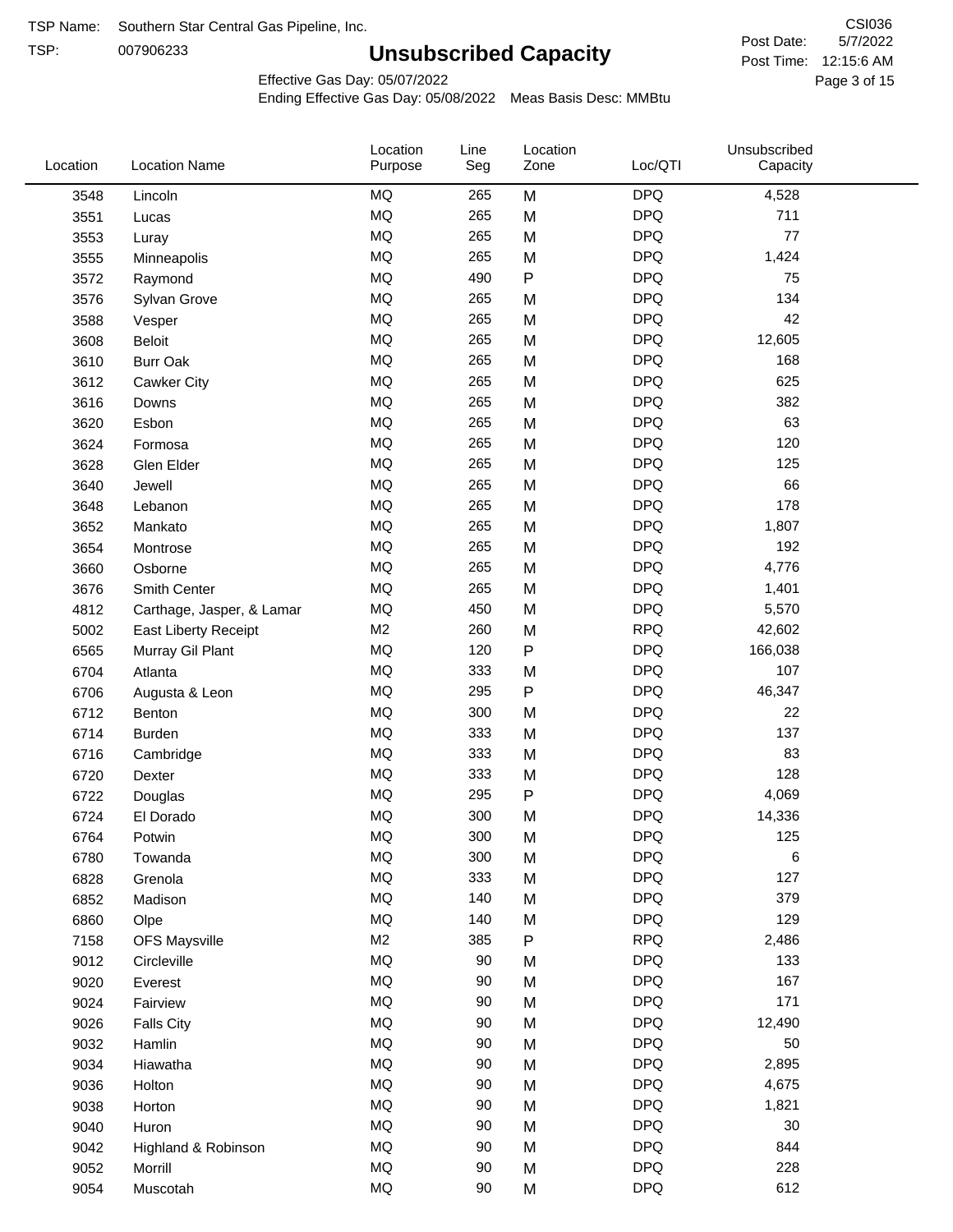TSP:

# **Unsubscribed Capacity**

5/7/2022 Page 4 of 15 Post Time: 12:15:6 AM CSI036 Post Date:

Effective Gas Day: 05/07/2022

| Location | <b>Location Name</b>            | Location<br>Purpose | Line<br>Seg | Location<br>Zone | Loc/QTI    | Unsubscribed<br>Capacity |  |
|----------|---------------------------------|---------------------|-------------|------------------|------------|--------------------------|--|
| 9057     | Netawaka                        | <b>MQ</b>           | 90          | M                | <b>DPQ</b> | 48                       |  |
| 9059     | Nortonville & Winchester        | MQ                  | 180         | M                | <b>DPQ</b> | 12                       |  |
| 9064     | Oskaloosa                       | MQ                  | 180         | M                | <b>DPQ</b> | 177                      |  |
| 9066     | Ozawkie                         | MQ                  | 180         | M                | <b>DPQ</b> | 231                      |  |
| 9075     | Reserve                         | <b>MQ</b>           | 90          | M                | <b>DPQ</b> | 72                       |  |
| 9079     | Sabetha                         | <b>MQ</b>           | 90          | M                | <b>DPQ</b> | 11,276                   |  |
| 9091     | <b>Valley Falls</b>             | <b>MQ</b>           | 180         | M                | <b>DPQ</b> | 1,271                    |  |
| 9093     | Wathena, Elwood & Troy          | <b>MQ</b>           | 250         | M                | <b>DPQ</b> | 6,996                    |  |
| 9095     | Whiting                         | MQ                  | 90          | M                | <b>DPQ</b> | 40                       |  |
| 9097     | Willis                          | <b>MQ</b>           | 90          | M                | <b>DPQ</b> | 208                      |  |
| 9657     | South Glavin, KS TB             | MQ                  | 145         | M                | <b>DPQ</b> | 36,000                   |  |
| 9835     | Hutchinson                      | MQ                  | 490         | ${\sf P}$        | <b>DPQ</b> | 279                      |  |
| 10731    | Chelin Pld                      | M <sub>2</sub>      | 315         | $\mathsf{P}$     | <b>RPQ</b> | 12,086                   |  |
| 10847    | Olathe, KS East TB              | MQ                  | 145         | M                | <b>DPQ</b> | 1,000                    |  |
| 10997    | EGT Jane - Receipt              | M <sub>2</sub>      | 423         | M                | <b>RPQ</b> | 146,982                  |  |
| 11138    | Anr Brown Emergency             | M <sub>2</sub>      | 90          | M                | <b>RPQ</b> | 23,860                   |  |
| 11377    | Transwestern Canadian - Rec.    | M <sub>2</sub>      | 458         | P                | <b>RPQ</b> | 56,705                   |  |
| 11435    | <b>OkTex Marsh Interconnect</b> | M <sub>2</sub>      | 458         | $\mathsf{P}$     | <b>RPQ</b> | 47,447                   |  |
| 11704    | Alba-Purcell-Neck City          | MQ                  | 450         | M                | <b>DPQ</b> | 77                       |  |
| 11709    | Carl Junction                   | <b>MQ</b>           | 260         | M                | <b>DPQ</b> | 3,766                    |  |
| 11712    | Carterville                     | <b>MQ</b>           | 450         | M                | <b>DPQ</b> | 6,134                    |  |
| 11716    | Duenweg                         | MQ                  | 450         | M                | <b>DPQ</b> | 1,984                    |  |
| 11740    | Joplin-Galloway                 | <b>MQ</b>           | 450         | M                | <b>DPQ</b> | 44,900                   |  |
| 11772    | <b>Reddings Mill</b>            | <b>MQ</b>           | 225         | M                | <b>DPQ</b> | 370                      |  |
| 11776    | Saginaw                         | <b>MQ</b>           | 450         | M                | <b>DPQ</b> | 82                       |  |
| 11778    | Smithfield                      | MQ                  | 260         | M                | <b>DPQ</b> | 50                       |  |
| 11779    | <b>Stones Corner</b>            | MQ                  | 450         | M                | <b>DPQ</b> | 67                       |  |
| 11792    | Webb City                       | <b>MQ</b>           | 450         | M                | <b>DPQ</b> | 3,052                    |  |
| 12723    | DCP - Kingfisher                | M <sub>2</sub>      | 400         | P                | <b>RPQ</b> | 12,876                   |  |
| 12782    | Herndon Pld                     | M <sub>2</sub>      | 333         | M                | <b>RPQ</b> | 2,822                    |  |
| 13011    | <b>OGT Mutual</b>               | M <sub>2</sub>      | 458         | P                | <b>RPQ</b> | 102,797                  |  |
| 13144    | Own Resources - Waverly         | M <sub>2</sub>      | 490         | P                | <b>RPQ</b> | 29,475                   |  |
| 13194    | <b>Superior Carney Plant</b>    | M <sub>2</sub>      | 390         | $\mathsf{P}$     | <b>RPQ</b> | 36,616                   |  |
| 13565    | St. Francis                     | M <sub>2</sub>      | 490         | $\mathsf{P}$     | <b>RPQ</b> | 17,798                   |  |
| 13604    | Olathe, KS Naval Base TB        | MQ                  | 190         | M                | <b>DPQ</b> | 4,000                    |  |
| 13644    | Kansas City, Kansas             | MQ                  | 115         | M                | <b>DPQ</b> | 170,108                  |  |
| 13735    | State Line Pld                  | M <sub>2</sub>      | 490         | P                | <b>RPQ</b> | 15,750                   |  |
| 13745    | Kansas City, MO                 | MQ                  | 195         | M                | <b>DPQ</b> | 165,756                  |  |
| 13746    | Grain Valley & Lake Lotawana    | MQ                  | 235         | M                | <b>DPQ</b> | 223,050                  |  |
| 13747    | Kentucky Avenue                 | MQ                  | 235         | M                | <b>DPQ</b> | 60,000                   |  |
| 13748    | 47th & 71st & Stateline         | MQ                  | 115         | M                | <b>DPQ</b> | 267,453                  |  |
| 13906    | Bonny Reservoir Pld             | M <sub>2</sub>      | 490         | P                | <b>RPQ</b> | 44,606                   |  |
| 14027    | Mullendore Pld                  | M <sub>2</sub>      | 335         | P                | <b>RPQ</b> | 6,646                    |  |
| 14155    | Chase County Pld                | M <sub>2</sub>      | 140         | M                | <b>RPQ</b> | 3,841                    |  |
| 14377    | DCP Mustang Plt                 | M <sub>2</sub>      | 340         | P                | <b>RPQ</b> | 11,744                   |  |
| 14391    | <b>REP - North Williams</b>     | M <sub>2</sub>      | 495         | M                | <b>RPQ</b> | 32,434                   |  |
| 14513    | Cimarron Pipeline               | M <sub>2</sub>      | 315         | ${\sf P}$        | <b>RPQ</b> | 9,761                    |  |
| 14872    | Own Resources - Wray            | M <sub>2</sub>      | 490         | $\mathsf{P}$     | <b>RPQ</b> | 16,513                   |  |
| 14965    | CIG Riner                       | M <sub>2</sub>      | 490         | $\mathsf{P}$     | <b>RPQ</b> | 51,538                   |  |
|          |                                 |                     |             |                  |            |                          |  |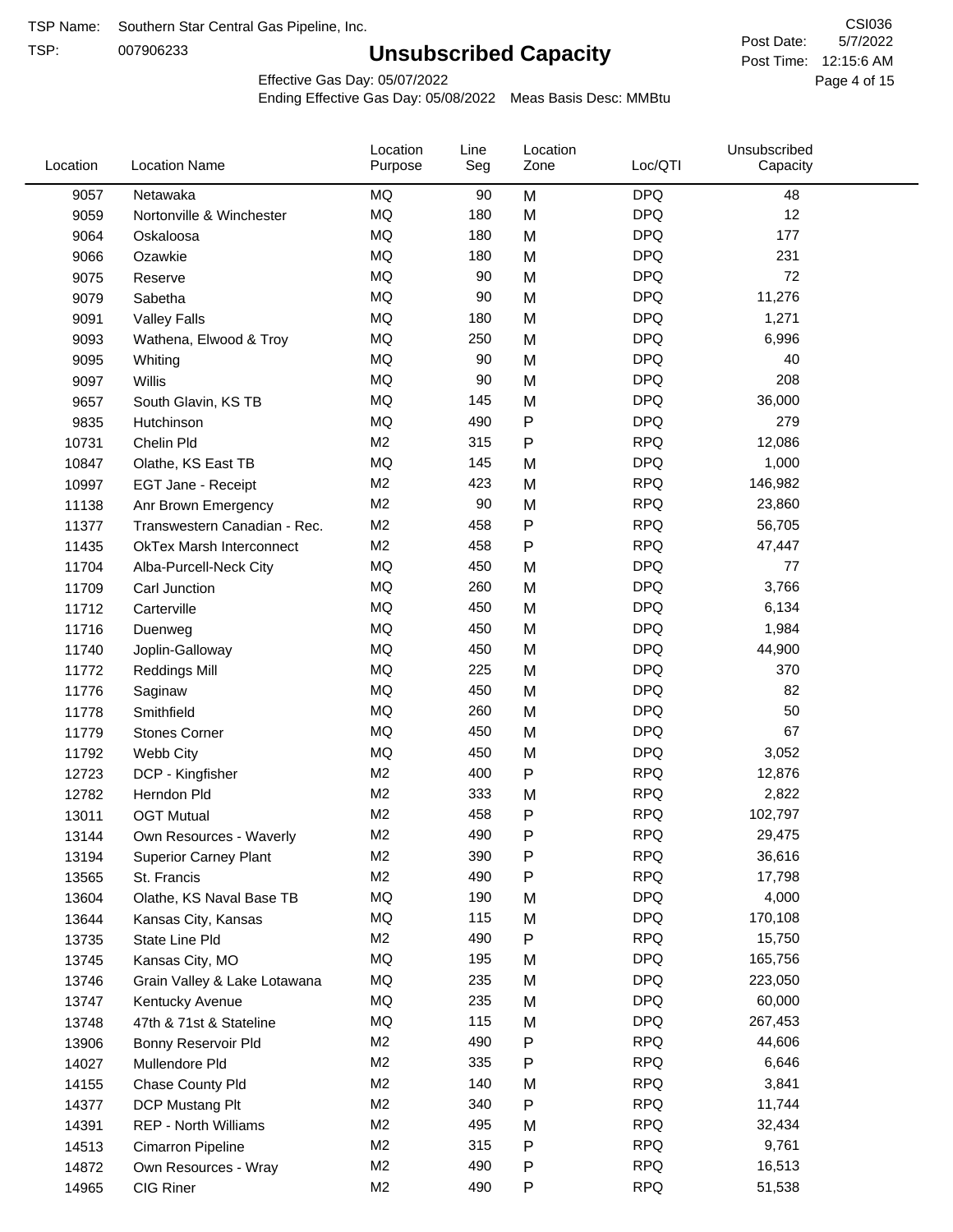TSP:

# **Unsubscribed Capacity**

5/7/2022 Page 5 of 15 Post Time: 12:15:6 AM CSI036 Post Date:

Effective Gas Day: 05/07/2022

| Location | <b>Location Name</b>               | Location<br>Purpose | Line<br>Seg | Location<br>Zone | Loc/QTI    | Unsubscribed<br>Capacity |  |
|----------|------------------------------------|---------------------|-------------|------------------|------------|--------------------------|--|
| 14971    | <b>KGST Ark River</b>              | M2                  | 130         | ${\sf P}$        | <b>RPQ</b> | 56,934                   |  |
| 15011    | <b>EOIT Noble</b>                  | M <sub>2</sub>      | 400         | P                | <b>RPQ</b> | 46,050                   |  |
| 15012    | Cleveland Mo                       | <b>MQ</b>           | 235         | M                | <b>DPQ</b> | 26                       |  |
| 15020    | East Lynne & Garden City           | <b>MQ</b>           | 235         | M                | <b>DPQ</b> | 830                      |  |
| 15024    | Freeman                            | <b>MQ</b>           | 235         | M                | <b>DPQ</b> | 76                       |  |
| 15032    | Holden                             | <b>MQ</b>           | 235         | M                | <b>DPQ</b> | 4,017                    |  |
| 15044    | Kingsville                         | <b>MQ</b>           | 235         | M                | <b>DPQ</b> | 41                       |  |
| 15050    | Lone Jack                          | <b>MQ</b>           | 235         | M                | <b>DPQ</b> | 288                      |  |
| 15064    | Peculiar                           | <b>MQ</b>           | 235         | M                | <b>DPQ</b> | 2,265                    |  |
| 15066    | Pleasant Hill                      | <b>MQ</b>           | 235         | M                | <b>DPQ</b> | 4,776                    |  |
| 15117    | Hulah                              | M <sub>2</sub>      | 335         | Ρ                | <b>RPQ</b> | 2,730                    |  |
| 15142    | <b>EOIT McClain</b>                | M <sub>2</sub>      | 385         | P                | <b>RPQ</b> | 91,338                   |  |
| 15216    | Dearborn MO                        | MQ                  | 250         | M                | <b>DPQ</b> | 1,372                    |  |
| 15223    | Nimrod                             | M <sub>2</sub>      | 340         | P                | <b>RPQ</b> | 23,446                   |  |
| 15236    | Questar Skull Creek                | M <sub>2</sub>      | 490         | P                | <b>RPQ</b> | 49,874                   |  |
| 15253    | DCP - Cimarron Plant               | M <sub>2</sub>      | 458         | Ρ                | <b>RPQ</b> | 117,425                  |  |
| 15256    | New Market & Trimble               | <b>MQ</b>           | 250         | M                | <b>DPQ</b> | 92                       |  |
| 15266    | <b>CIG Floris</b>                  | M <sub>2</sub>      | 315         | Ρ                | <b>RPQ</b> | 81,012                   |  |
| 15300    | <b>OFS Stateline</b>               | M <sub>2</sub>      | 458         | P                | <b>RPQ</b> | 48,284                   |  |
| 15343    | St. Francis Pld                    | M <sub>2</sub>      | 490         | Ρ                | <b>RPQ</b> | 13,960                   |  |
| 15405    | Golden Gas Pld                     | M <sub>2</sub>      | 315         | P                | <b>RPQ</b> | 25,274                   |  |
| 15430    | Velma Gas Plant                    | M <sub>2</sub>      | 385         | Ρ                | <b>RPQ</b> | 53,846                   |  |
| 15433    | Scout - Satanta                    | M <sub>2</sub>      | 130         | P                | <b>RPQ</b> | 185,442                  |  |
| 15857    | DCP - Sholem                       | M <sub>2</sub>      | 385         | P                | <b>RPQ</b> | 2,182                    |  |
| 15907    | Cowley Gas Systems, LLC            | M <sub>2</sub>      | 333         | M                | <b>RPQ</b> | 3,084                    |  |
| 16013    | South Olathe TB                    | MQ                  | 145         | M                | <b>DPQ</b> | 24,000                   |  |
| 16289    | Scout - Jayhawk                    | M2                  | 130         | Ρ                | <b>RPQ</b> | 125,886                  |  |
| 16294    | Wamsutter - Echo Springs           | M <sub>2</sub>      | 490         | P                | <b>RPQ</b> | 223,278                  |  |
| 16376    | Salt Plains Storage                | M <sub>2</sub>      | 315         | Ρ                | <b>RPQ</b> | 225,257                  |  |
| 16453    | <b>ETC Texas Pipeline Beaver</b>   | M <sub>2</sub>      | 315         | P                | <b>RPQ</b> | 86,510                   |  |
| 16478    | Envirotek Fuel Systems Inc         | M <sub>2</sub>      | 497         | Ρ                | <b>RPQ</b> | 4,818                    |  |
| 16508    | Blue Jacket                        | MQ                  | 225         | M                | <b>DPQ</b> | 81                       |  |
| 16516    | Commerce                           | MQ                  | 225         | M                | <b>DPQ</b> | 6,869                    |  |
| 16532    | Hockerville                        | MQ                  | 225         | M                | <b>DPQ</b> | 219                      |  |
| 16534    | Quapaw                             | M <sub>2</sub>      | 225         | M                | <b>RPQ</b> | 29,362                   |  |
| 16552    | Miami                              | MQ                  | 225         | M                | <b>DPQ</b> | 28,664                   |  |
| 16562    | Republican                         | M2                  | 490         | P                | <b>RPQ</b> | 108,219                  |  |
| 16568    | Quapaw                             | <b>MQ</b>           | 225         | M                | <b>DPQ</b> | 342                      |  |
| 16582    | EnergyVest - W Lenapah             | M <sub>2</sub>      | 225         | M                | <b>RPQ</b> | 17,625                   |  |
| 16583    | Cranor Tap                         | M <sub>2</sub>      | 497         | Ρ                | <b>RPQ</b> | 6,060                    |  |
| 16584    | Oneok Westex Hemphill              | M <sub>2</sub>      | 458         | P                | <b>RPQ</b> | 39,428                   |  |
| 16592    | <b>TIGT Sugar Creek</b>            | M <sub>2</sub>      | 235         | M                | <b>RPQ</b> | 15,186                   |  |
| 16593    | <b>TIGT Glavin</b>                 | M <sub>2</sub>      | 190         | M                | <b>RPQ</b> | 113,678                  |  |
| 16604    | Osage Hills                        | M <sub>2</sub>      | 357         | Ρ                | <b>RPQ</b> | 10,303                   |  |
| 16620    | <b>ETC Texas Pipeline Canadian</b> | M <sub>2</sub>      | 458         | Ρ                | <b>RPQ</b> | 39,194                   |  |
| 16621    | <b>ETC Texas Pipeline Hemphill</b> | M <sub>2</sub>      | 458         | Ρ                | <b>RPQ</b> | 61,340                   |  |
| 16667    | ECQ Pipeline - Powell              | M <sub>2</sub>      | 117         | M                | <b>RPQ</b> | 13,610                   |  |
| 16679    | Fox Plant                          | M <sub>2</sub>      | 385         | Ρ                | <b>RPQ</b> | 5,174                    |  |
| 16746    | Roxanna                            | M <sub>2</sub>      | 495         | M                | <b>RPQ</b> | 4,505                    |  |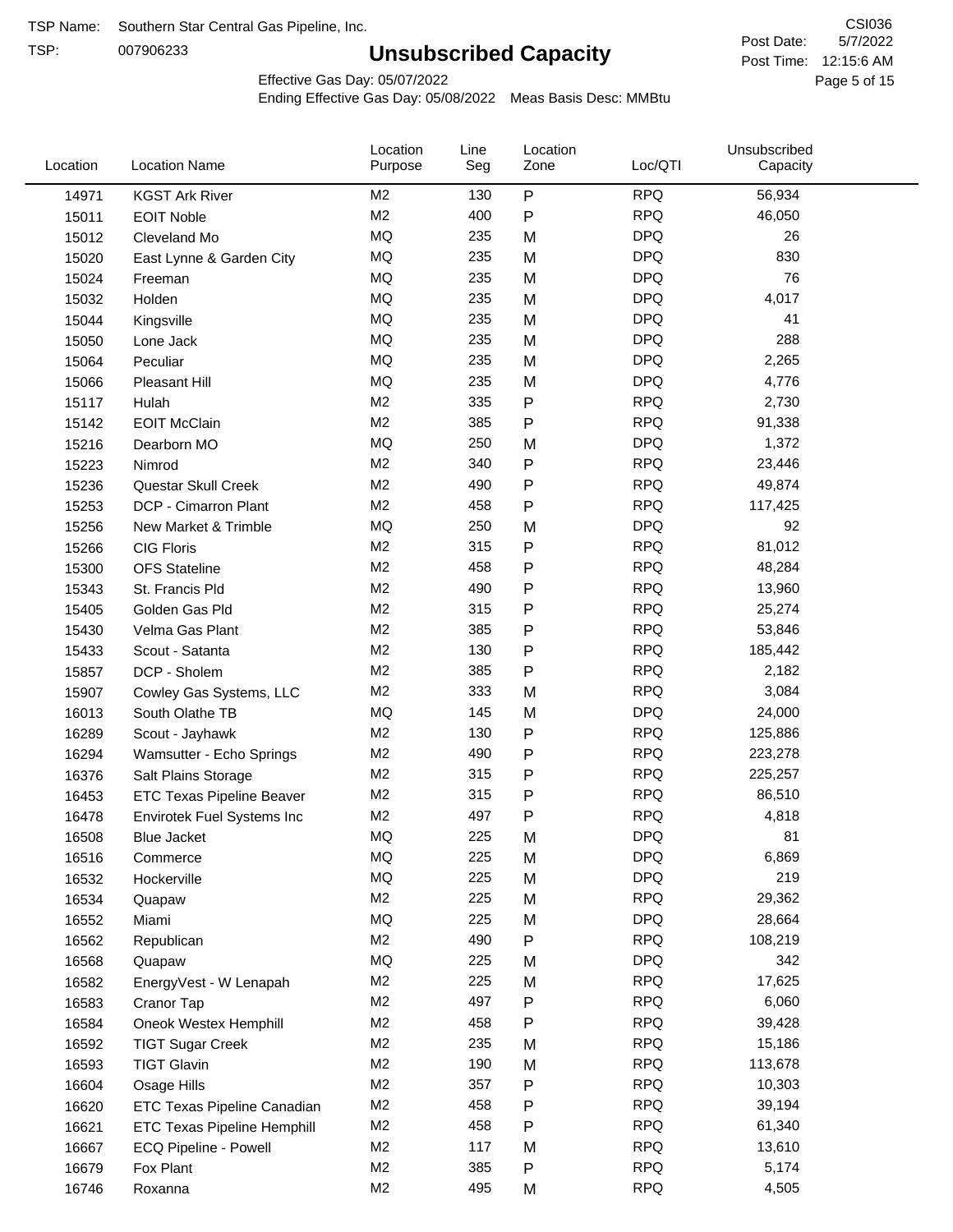TSP:

# **Unsubscribed Capacity**

5/7/2022 Page 6 of 15 Post Time: 12:15:6 AM CSI036 Post Date:

Effective Gas Day: 05/07/2022

| Location | <b>Location Name</b>             | Location<br>Purpose | Line<br>Seg | Location<br>Zone | Loc/QTI    | Unsubscribed<br>Capacity |  |
|----------|----------------------------------|---------------------|-------------|------------------|------------|--------------------------|--|
| 16747    | RedBud-Thayer Tap                | M <sub>2</sub>      | 495         | M                | <b>RPQ</b> | 4,872                    |  |
| 16750    | Dilworth Rms                     | M2                  | 333         | P                | <b>RPQ</b> | 5,334                    |  |
| 16757    | River Rock - Fireside            | M <sub>2</sub>      | 495         | M                | <b>RPQ</b> | 66,400                   |  |
| 16774    | River Rock - E Lenapah           | M <sub>2</sub>      | 225         | M                | <b>RPQ</b> | 17,605                   |  |
| 16794    | <b>NNG Kiowa</b>                 | M <sub>2</sub>      | 130         | P                | <b>RPQ</b> | 73,872                   |  |
| 16798    | <b>Endeavor Energy Resources</b> | M <sub>2</sub>      | 225         | M                | <b>RPQ</b> | 9,982                    |  |
| 16802    | Sunwest                          | M <sub>2</sub>      | 117         | M                | <b>RPQ</b> | 6,183                    |  |
| 16806    | Bluco- East Wann                 | M <sub>2</sub>      | 225         | M                | <b>RPQ</b> | 8,850                    |  |
| 16807    | Bitter Creek Eckley Pld-Yuma     | M <sub>2</sub>      | 490         | P                | <b>RPQ</b> | 35,096                   |  |
| 16812    | <b>RiverGas</b>                  | M <sub>2</sub>      | 95          | M                | <b>RPQ</b> | 5,590                    |  |
| 16813    | Cheyenne Plains - Sand Dune      | M <sub>2</sub>      | 130         | P                | <b>RPQ</b> | 395,434                  |  |
| 16817    | <b>Midwest Energy</b>            | M <sub>2</sub>      | 495         | M                | <b>RPQ</b> | 7,179                    |  |
| 16819    | River Rock- Keeton               | M <sub>2</sub>      | 225         | M                | <b>RPQ</b> | 9,535                    |  |
| 16820    | Superior - Hemphill              | M <sub>2</sub>      | 458         | P                | <b>RPQ</b> | 50,052                   |  |
| 16821    | Yuma West                        | M <sub>2</sub>      | 490         | P                | <b>RPQ</b> | 15,688                   |  |
| 16822    | Jayhawk PLD                      | M <sub>2</sub>      | 95          | M                | <b>RPQ</b> | 4,292                    |  |
| 16824    | Coon Creek                       | M <sub>2</sub>      | 497         | P                | <b>RPQ</b> | 8,858                    |  |
| 16835    | Shiloh                           | M <sub>2</sub>      | 495         | M                | <b>RPQ</b> | 8,573                    |  |
| 16836    | Evergy - South Harper            | MQ                  | 235         | M                | <b>DPQ</b> | 86,400                   |  |
| 16837    | <b>EKAE Ethanol Plant</b>        | MQ                  | 496         | M                | <b>DPQ</b> | 1,397                    |  |
| 16840    | Nearman Creek Power Plant        | MQ                  | 195         | M                | <b>DPQ</b> | 28,800                   |  |
| 16844    | <b>Montgomery County</b>         | M <sub>2</sub>      | 260         | M                | <b>RPQ</b> | 8,000                    |  |
| 16848    | Colt-Liberty                     | M <sub>2</sub>      | 260         | M                | <b>RPQ</b> | 4,000                    |  |
| 16849    | City of Mulvane Power Plant      | <b>MQ</b>           | 120         | P                | <b>DPQ</b> | 2,880                    |  |
| 16850    | Escalera - Cow Creek             | M <sub>2</sub>      | 490         | Ρ                | <b>RPQ</b> | 66,094                   |  |
| 16852    | Southeastern KS P/L Wilson       | M <sub>2</sub>      | 495         | M                | <b>RPQ</b> | 60,000                   |  |
| 16857    | Superior - Cashion               | M <sub>2</sub>      | 400         | Ρ                | <b>RPQ</b> | 10,482                   |  |
| 16862    | Superior - Perkins               | M <sub>2</sub>      | 390         | Ρ                | <b>RPQ</b> | 21,660                   |  |
| 16865    | RedBud-Mound Valley              | M <sub>2</sub>      | 260         | M                | <b>RPQ</b> | 8,000                    |  |
| 16871    | <b>TIGT Grant</b>                | M <sub>2</sub>      | 130         | Ρ                | <b>RPQ</b> | 50,000                   |  |
| 16872    | River Rock - Jayhawk             | M <sub>2</sub>      | 495         | M                | <b>RPQ</b> | 57,579                   |  |
| 16873    | Layne Energy Sycamore            | M <sub>2</sub>      | 495         | M                | <b>RPQ</b> | 15,000                   |  |
| 16875    | Crenshaw Road                    | MQ                  | 455         | M                | <b>DPQ</b> | 33,611                   |  |
| 16877    | Acme Energy Services, Inc.       | M <sub>2</sub>      | 260         | M                | <b>RPQ</b> | 8,000                    |  |
| 16880    | Cottonwood                       | M <sub>2</sub>      | 235         | M                | <b>RPQ</b> | 1,000                    |  |
| 16883    | Cherryvale Boorigie PLd          | M <sub>2</sub>      | 495         | M                | <b>RPQ</b> | 34,135                   |  |
| 16884    | <b>Keystone Delivery</b>         | MQ                  | 390         | P                | <b>DPQ</b> | 6,067                    |  |
| 16890    | ADM/Deerfield                    | MQ                  | 95          | M                | <b>DPQ</b> | 6,078                    |  |
| 16891    | <b>KP Liberty</b>                | M <sub>2</sub>      | 260         | M                | <b>RPQ</b> | 8,300                    |  |
| 16897    | REP - South Williams             | M <sub>2</sub>      | 117         | M                | <b>RPQ</b> | 30,198                   |  |
| 16905    | NEOK Production Company,         | M2                  | 225         | M                | <b>RPQ</b> | 7,970                    |  |
| 16908    | River Rock - Ft. Scott           | M <sub>2</sub>      | 495         | M                | <b>RPQ</b> | 54,600                   |  |
| 16911    | Evergy - Lake Road               | MQ                  | 250         | M                | <b>DPQ</b> | 34,400                   |  |
| 16912    | Targa - Waynoka                  | M <sub>2</sub>      | 315         | P                | <b>RPQ</b> | 157,111                  |  |
| 16916    | Kansas Ethanol, LLC              | MQ                  | 490         | Ρ                | <b>DPQ</b> | 3,500                    |  |
| 16917    | Downstream Casino                | MQ                  | 225         | M                | <b>DPQ</b> | 1,510                    |  |
| 16918    | Show Me Ethanol                  | MQ                  | 425         | M                | <b>DPQ</b> | 6,623                    |  |
| 16922    | <b>Timberline Energy</b>         | M <sub>2</sub>      | 340         | Ρ                | <b>RPQ</b> | 6,846                    |  |
| 16923    | <b>Mid-Continent Market</b>      | MQ                  | 120         | P                | <b>DPQ</b> | 30,000                   |  |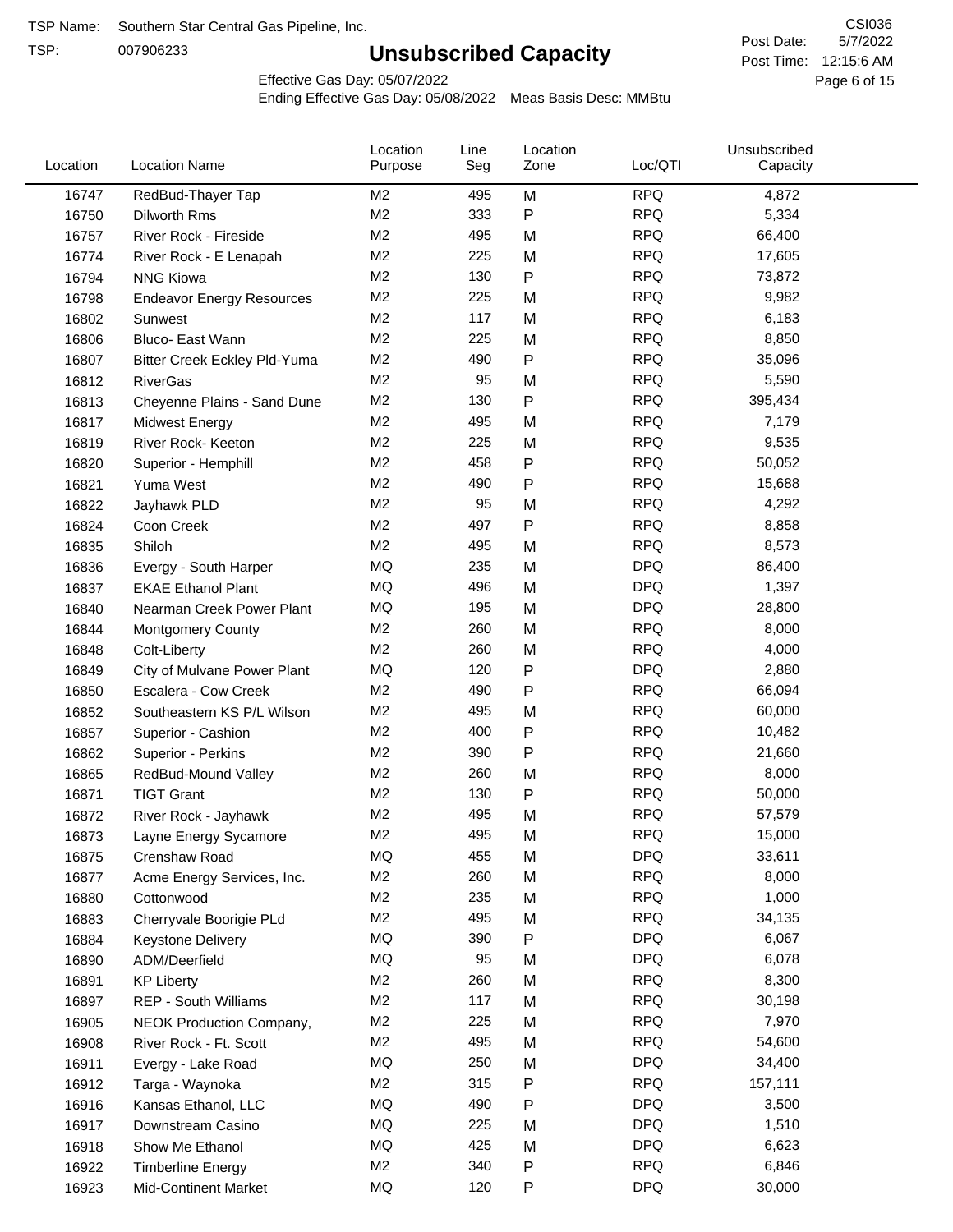TSP:

# **Unsubscribed Capacity**

5/7/2022 Page 7 of 15 Post Time: 12:15:6 AM CSI036 Post Date:

Effective Gas Day: 05/07/2022

| Location | <b>Location Name</b>                     | Location<br>Purpose | Line<br>Seg | Location<br>Zone | Loc/QTI    | Unsubscribed<br>Capacity |  |
|----------|------------------------------------------|---------------------|-------------|------------------|------------|--------------------------|--|
| 16931    | Midwest Energy - Goodman                 | MQ                  | 490         | P                | <b>DPQ</b> | 8,000                    |  |
| 16933    | Westar Emporia Energy                    | MQ                  | 140         | M                | <b>DPQ</b> | 106,202                  |  |
| 16935    | River Rock - Graybill                    | M <sub>2</sub>      | 260         | M                | <b>RPQ</b> | 23,168                   |  |
| 16941    | REP - Independence CDP                   | M <sub>2</sub>      | 117         | M                | <b>RPQ</b> | 29,270                   |  |
| 16942    | <b>Big Timber</b>                        | M <sub>2</sub>      | 490         | P                | <b>RPQ</b> | 49,356                   |  |
| 16945    | <b>ETC Texas Pipeline Antelope</b>       | M <sub>2</sub>      | 458         | Ρ                | <b>RPQ</b> | 110,000                  |  |
| 16949    | Summit Branson                           | MQ                  | 455         | M                | <b>DPQ</b> | 62,208                   |  |
| 16952    | <b>Overland Park</b>                     | MQ                  | 115         | M                | <b>DPQ</b> | 77,485                   |  |
| 16953    | Merriam                                  | MQ                  | 115         | M                | <b>DPQ</b> | 123,624                  |  |
| 16955    | Mustang Gas Products, LLC                | M <sub>2</sub>      | 405         | $\mathsf{P}$     | <b>RPQ</b> | 25,550                   |  |
| 16956    | Superior - Ford                          | M <sub>2</sub>      | 130         | P                | <b>RPQ</b> | 17,375                   |  |
| 16962    | Summit Sedalia                           | MQ                  | 235         | M                | <b>DPQ</b> | 0                        |  |
| 16967    | Noble Energy - Lilli                     | M <sub>2</sub>      | 490         | P                | <b>RPQ</b> | 40,863                   |  |
| 16972    | <b>ONG Norman</b>                        | <b>MQ</b>           | 385         | Ρ                | <b>DPQ</b> | 40                       |  |
| 16975    | Superior - Spring Creek                  | M2                  | 315         | Ρ                | <b>RPQ</b> | 7,680                    |  |
| 16976    | <b>Bettis Asphalt &amp; Construction</b> | MQ                  | 180         | M                | <b>DPQ</b> | 3,216                    |  |
| 16977    | <b>KGS Kansas Star Casino</b>            | MQ                  | 333         | Ρ                | <b>DPQ</b> | 144                      |  |
| 16980    | <b>Black Hills Colwich</b>               | MQ                  | 120         | Ρ                | <b>DPQ</b> | 9,995                    |  |
| 16981    | Superior - Bellmon                       | M <sub>2</sub>      | 380         | P                | <b>RPQ</b> | 63,800                   |  |
| 16983    | DCP Midstream - Ellis                    | MQ                  | 458         | $\mathsf{P}$     | <b>DPQ</b> | 6,702                    |  |
| 16988    | Atmos Energy - W. Lawrence               | MQ                  | 180         | M                | <b>DPQ</b> | 127                      |  |
| 16991    | Williams Midstream North Alva            | MQ                  | 315         | Ρ                | <b>DPQ</b> | 1,992                    |  |
| 16992    | <b>ONG Ottawa</b>                        | <b>MQ</b>           | 225         | M                | <b>DPQ</b> | 0                        |  |
| 16993    | Farmer's Gas                             | MQ                  | 130         | Ρ                | <b>DPQ</b> | 9,000                    |  |
| 16996    | Scout Sublette Delivery                  | MQ                  | 130         | Ρ                | <b>DPQ</b> | 100                      |  |
| 16997    | Devon Energy Medford Station             | M <sub>2</sub>      | 315         | Ρ                | <b>RPQ</b> | 30,000                   |  |
| 16998    | Cheyenne Light, Fuel and                 | MQ                  | 490         | Ρ                | <b>DPQ</b> | 90,800                   |  |
| 16999    | ETC - Crescent                           | M <sub>2</sub>      | 400         | $\mathsf{P}$     | <b>RPQ</b> | 35,000                   |  |
| 17000    | Bourbon County, KS -                     | MQ                  | 95          | M                | <b>DPQ</b> | 1                        |  |
| 17003    | Sunflower Electric Rubart                | MQ                  | 130         | Ρ                | <b>DPQ</b> | 48,808                   |  |
| 17004    | <b>NGPL Beaver</b>                       | MQ                  | 315         | Ρ                | <b>DPQ</b> | 175,000                  |  |
| 17005    | ETC - Rose Valley (Delivery)             | MQ                  | 315         | P                | <b>DPQ</b> | 5,000                    |  |
| 17006    | ETC - Rose Valley                        | M2                  | 315         | P                | <b>RPQ</b> | 195,226                  |  |
| 17008    | OMPA Lamb                                | MQ                  | 335         | P                | <b>DPQ</b> | 51,383                   |  |
| 17009    | <b>Grasslands Energy Centennial</b>      | M <sub>2</sub>      | 490         | Ρ                | <b>RPQ</b> | 25,000                   |  |
| 17010    | Noble Keota Receipt                      | M <sub>2</sub>      | 490         | Ρ                | <b>RPQ</b> | 52,200                   |  |
| 17011    | Noble Keota Delivery                     | MQ                  | 490         | Ρ                | <b>DPQ</b> | 52,200                   |  |
| 17013    | Enlink - Battle Ridge                    | M2                  | 390         | Ρ                | <b>RPQ</b> | 31,824                   |  |
| 17021    | <b>TIGT Yuma</b>                         | M <sub>2</sub>      | 490         | Ρ                | <b>RPQ</b> | 24,562                   |  |
| 17033    | Kickapoo Nation School                   | MQ                  | 90          | M                | <b>DPQ</b> | 300                      |  |
| 17034    | ENVIA Energy Oklahoma City,              | MQ                  | 400         | P                | <b>DPQ</b> | 3,888                    |  |
| 17035    | Ameren Columbia                          | MQ                  | 235         | M                | <b>DPQ</b> | 35,512                   |  |
| 17036    | <b>Coffeyville Resources</b>             | MQ                  | 260         | M                | <b>DPQ</b> | 39,992                   |  |
| 17050    | Atmos - Forest View                      | MQ                  | 190         | M                | <b>DPQ</b> | 4,058                    |  |
| 17052    | ONG NW Oklahoma City                     | MQ                  | 340         | Ρ                | <b>DPQ</b> | 39,000                   |  |
| 17054    | <b>ONG Guthrie</b>                       | MQ                  | 400         | Ρ                | <b>DPQ</b> | 4,799                    |  |
| 17055    | <b>ETC Texas Pipeline Nash</b>           | MQ                  | 458         | Ρ                | <b>DPQ</b> | 1,500                    |  |
| 17056    | Blue Mountain - Chisholm Trail           | M <sub>2</sub>      | 340         | Ρ                | <b>RPQ</b> | 72,000                   |  |
| 17057    | City of Tonkawa                          | MQ                  | 380         | P                | <b>DPQ</b> | 3,000                    |  |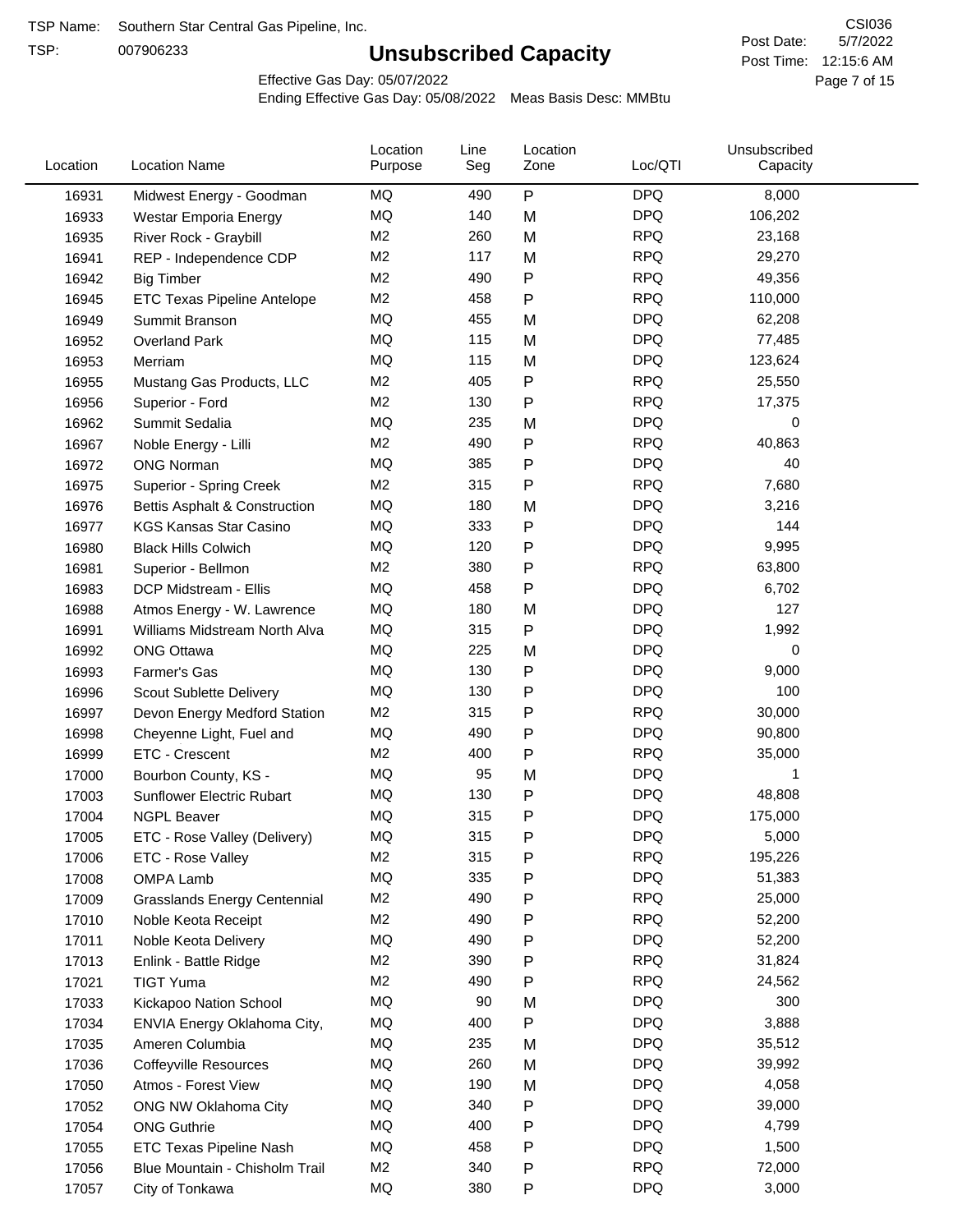TSP:

# **Unsubscribed Capacity**

5/7/2022 Page 8 of 15 Post Time: 12:15:6 AM CSI036 Post Date:

Effective Gas Day: 05/07/2022

| Location | <b>Location Name</b>           | Location<br>Purpose | Line<br>Seg | Location<br>Zone | Loc/QTI    | Unsubscribed<br>Capacity |  |
|----------|--------------------------------|---------------------|-------------|------------------|------------|--------------------------|--|
| 17058    | RPP - Hamm Landfill            | M <sub>2</sub>      | 195         | M                | <b>RPQ</b> | 2,500                    |  |
| 17060    | Atmos-Elk City                 | MQ                  | 87          | M                | <b>DPQ</b> | 216                      |  |
| 17064    | Koch - Enid                    | MQ                  | 405         | P                | <b>DPQ</b> | 0                        |  |
| 17065    | Canyon - Redcliff (Receipt)    | M <sub>2</sub>      | 458         | P                | <b>RPQ</b> | 180,000                  |  |
| 17066    | Canyon - Redcliff (Delivery)   | MQ                  | 458         | P                | <b>DPQ</b> | 6,175                    |  |
| 17067    | Blue Mountain - Chisholm Trail | M <sub>2</sub>      | 340         | P                | <b>RPQ</b> | 70,000                   |  |
| 17068    | <b>EOIT Alfalfa</b>            | M <sub>2</sub>      | 458         | P                | <b>RPQ</b> | 200,000                  |  |
| 17069    | <b>NGPL Carter</b>             | <b>MQ</b>           | 385         | $\mathsf{P}$     | <b>DPQ</b> | 65,000                   |  |
| 17080    | <b>ONEOK Bakken Pipeline</b>   | MQ                  | 490         | P                | <b>DPQ</b> | 360                      |  |
| 17086    | NGPL - Mutual                  | MQ                  | 458         | ${\sf P}$        | <b>DPQ</b> | 150,000                  |  |
| 17087    | REX-St.Joe                     | M <sub>2</sub>      | 250         | M                | <b>RPQ</b> | 78,606                   |  |
| 17091    | OGT - Maysville                | M <sub>2</sub>      | 385         | P                | <b>RPQ</b> | 110,000                  |  |
| 17096    | Northern Natural-Kiowa         | <b>MQ</b>           | 130         | P                | <b>DPQ</b> | 100,000                  |  |
| 17104    | Black Hills - Plevna, KS TB    | MQ                  | 130         | P                | <b>DPQ</b> | 480                      |  |
| 17105    | WIC - Cheyenne Hub             | M <sub>2</sub>      | 490         | P                | <b>RPQ</b> | 144,000                  |  |
| 17112    | Topeka Biogas (Receipt)        | M <sub>2</sub>      | 180         | M                | <b>RPQ</b> | 3,600                    |  |
| 17113    | NGPL - Ford County Receipt     | M <sub>2</sub>      | 130         | P                | <b>RPQ</b> | 190,400                  |  |
| 17119    | Waste Mgmt RNG Receipt         | M <sub>2</sub>      | 400         | $\mathsf{P}$     | <b>RPQ</b> | 2,976                    |  |
| 17404    | Anderson                       | MQ                  | 423         | M                | <b>DPQ</b> | 1,130                    |  |
| 17406    | Ash Grove, Walnut Grove & Wil  | MQ                  | 455         | M                | <b>DPQ</b> | 2,595                    |  |
| 17408    | Aurora                         | MQ                  | 455         | M                | <b>DPQ</b> | 850                      |  |
| 17410    | <b>Billings Mo</b>             | <b>MQ</b>           | 455         | M                | <b>DPQ</b> | 2,918                    |  |
| 17414    | Clever Mo                      | <b>MQ</b>           | 455         | M                | <b>DPQ</b> | 738                      |  |
| 17416    | Crane Mo                       | <b>MQ</b>           | 455         | M                | <b>DPQ</b> | 2,944                    |  |
| 17418    | Diamond                        | <b>MQ</b>           | 455         | M                | <b>DPQ</b> | 546                      |  |
| 17426    | Freistatt                      | MQ                  | 455         | M                | <b>DPQ</b> | 256                      |  |
| 17430    | Goodman                        | <b>MQ</b>           | 423         | M                | <b>DPQ</b> | 625                      |  |
| 17448    | Lanagan                        | <b>MQ</b>           | 423         | M                | <b>DPQ</b> | 337                      |  |
| 17452    | Marionville                    | MQ                  | 455         | M                | <b>DPQ</b> | 1,119                    |  |
| 17454    | Monett                         | MQ                  | 455         | M                | <b>DPQ</b> | 25,276                   |  |
| 17456    | Mt Vernon & Verona             | MQ                  | 455         | M                | <b>DPQ</b> | 4,407                    |  |
| 17458    | Neosho                         | MQ                  | 455         | M                | <b>DPQ</b> | 8,597                    |  |
| 17460    | Noel & North Noel              | MQ                  | 423         | M                | <b>DPQ</b> | 19,472                   |  |
| 17462    | Nixa & Ozark                   | $\sf{MQ}$           | 455         | M                | <b>DPQ</b> | 5,340                    |  |
| 17464    | Pierce City                    | MQ                  | 455         | M                | <b>DPQ</b> | 3,281                    |  |
| 17466    | Pineville                      | MQ                  | 423         | M                | <b>DPQ</b> | 302                      |  |
| 17472    | Republic                       | MQ                  | 455         | M                | <b>DPQ</b> | 883                      |  |
| 17476    | Sarcoxie                       | MQ                  | 455         | M                | <b>DPQ</b> | 2,828                    |  |
| 17478    | Seneca                         | MQ                  | 225         | M                | <b>DPQ</b> | 9,873                    |  |
| 17492    | Wentworth                      | MQ                  | 455         | M                | <b>DPQ</b> | 193                      |  |
| 18328    | Goessel                        | MQ                  | 140         | M                | <b>DPQ</b> | 62                       |  |
| 18356    | Newton                         | MQ                  | 120         | P                | <b>DPQ</b> | 21,538                   |  |
| 19000    | Scout Jayhawk Delivery         | MQ                  | 130         | P                | <b>DPQ</b> | 185,442                  |  |
| 19548    | Lyndon                         | MQ                  | 140         | M                | <b>DPQ</b> | 655                      |  |
| 19552    | Melvern                        | MQ                  | 493         | M                | <b>DPQ</b> | 42                       |  |
| 19554    | Michigan Valley                | MQ                  | 140         | M                | <b>DPQ</b> | 339                      |  |
| 19564    | Pomona                         | MQ                  | 140         | M                | <b>DPQ</b> | 1,579                    |  |
| 19568    | Quenemo                        | MQ                  | 140         | M                | <b>DPQ</b> | 255                      |  |
| 19576    | Scranton                       | MQ                  | 140         | M                | <b>DPQ</b> | 632                      |  |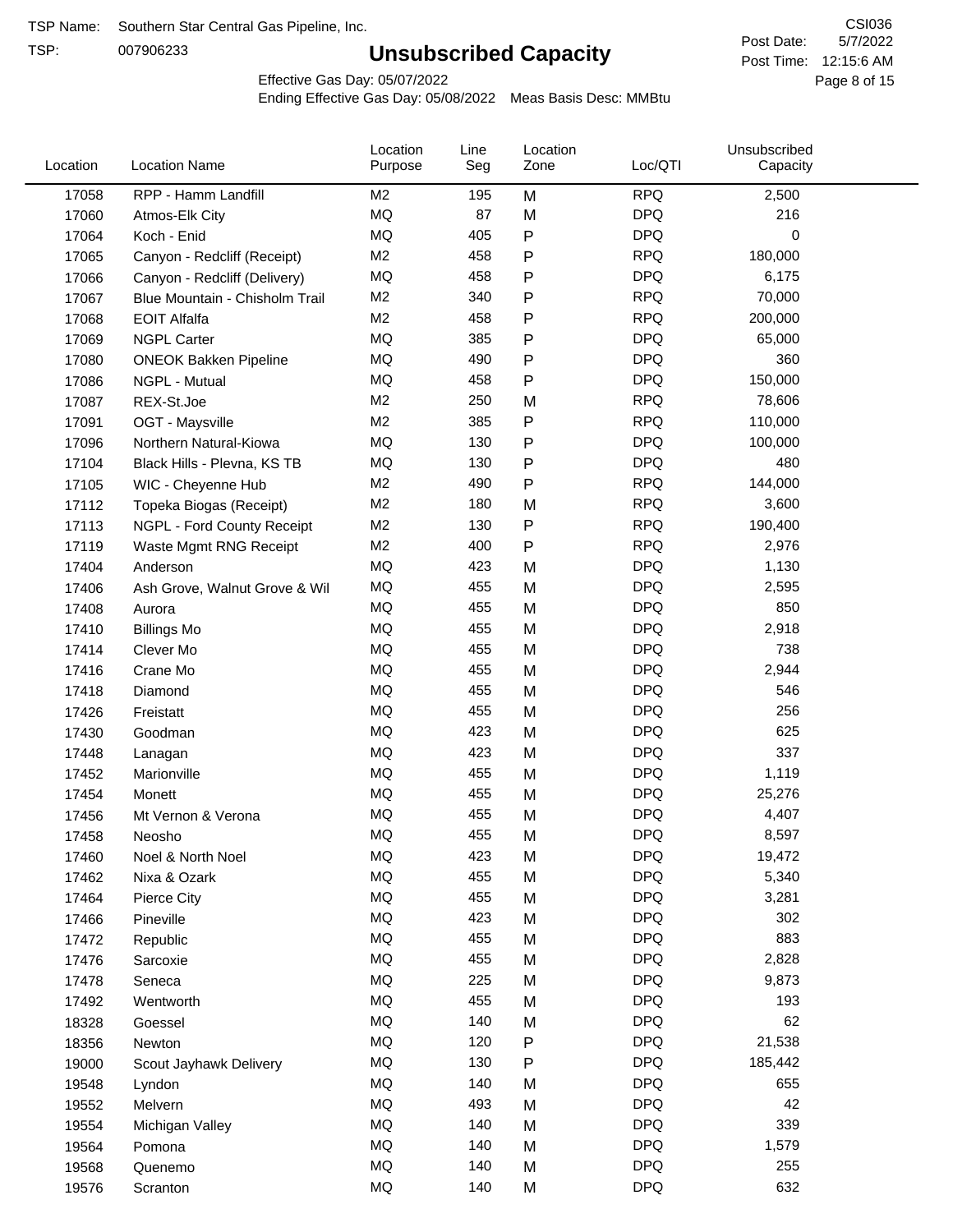TSP:

# **Unsubscribed Capacity**

5/7/2022 Page 9 of 15 Post Time: 12:15:6 AM CSI036 Post Date:

Effective Gas Day: 05/07/2022

| Location | <b>Location Name</b>  | Location<br>Purpose | Line<br>Seg | Location<br>Zone | Loc/QTI    | Unsubscribed<br>Capacity |  |
|----------|-----------------------|---------------------|-------------|------------------|------------|--------------------------|--|
| 19608    | <b>Baldwin</b>        | <b>MQ</b>           | 180         | M                | <b>DPQ</b> | 2,754                    |  |
| 19620    | Edgerton              | MQ                  | 190         | M                | <b>DPQ</b> | 14                       |  |
| 19628    | Gardner               | <b>MQ</b>           | 190         | M                | <b>DPQ</b> | 2,755                    |  |
| 19648    | Lecompton             | <b>MQ</b>           | 180         | M                | <b>DPQ</b> | 109                      |  |
| 19650    | Le Loup               | <b>MQ</b>           | 190         | M                | <b>DPQ</b> | 37                       |  |
| 19660    | Ottawa                | <b>MQ</b>           | 493         | M                | <b>DPQ</b> | 6,129                    |  |
| 19664    | Perry                 | MQ                  | 180         | M                | <b>DPQ</b> | 407                      |  |
| 19666    | Princeton             | MQ                  | 496         | M                | <b>DPQ</b> | 130                      |  |
| 19672    | Richmond              | MQ                  | 496         | M                | <b>DPQ</b> | 374                      |  |
| 19676    | Scipio                | <b>MQ</b>           | 496         | M                | <b>DPQ</b> | 27                       |  |
| 19678    | Somerset & Rural      | MQ                  | 235         | M                | <b>DPQ</b> | 291                      |  |
| 19684    | Tonganoxie            | <b>MQ</b>           | 195         | M                | <b>DPQ</b> | 7,420                    |  |
| 19690    | Wellsville            | <b>MQ</b>           | 190         | M                | <b>DPQ</b> | 2,007                    |  |
| 20709    | <b>Bronson Etc</b>    | <b>MQ</b>           | 95          | M                | <b>DPQ</b> | 360                      |  |
| 20712    | Carlyle               | MQ                  | 495         | M                | <b>DPQ</b> | 26                       |  |
| 20714    | Cherryvale            | MQ                  | 495         | M                | <b>DPQ</b> | 586                      |  |
| 20716    | Colony                | MQ                  | 50          | M                | <b>DPQ</b> | 2,347                    |  |
| 20720    | Dennis                | <b>MQ</b>           | 495         | M                | <b>DPQ</b> | 54                       |  |
| 20725    | Erie                  | <b>MQ</b>           | 495         | M                | <b>DPQ</b> | 409                      |  |
| 20730    | Gas City & La Harpe   | MQ                  | 495         | M                | <b>DPQ</b> | 1,457                    |  |
| 20764    | Parsons               | <b>MQ</b>           | 495         | M                | <b>DPQ</b> | 19,497                   |  |
| 20766    | Petrolia              | <b>MQ</b>           | 495         | M                | <b>DPQ</b> | 18                       |  |
| 20768    | Piqua                 | <b>MQ</b>           | 220         | M                | <b>DPQ</b> | 84                       |  |
| 20775    | South Mound           | MQ                  | 495         | M                | <b>DPQ</b> | 45                       |  |
| 20785    | Thayer                | MQ                  | 495         | M                | <b>DPQ</b> | 88                       |  |
| 20788    | Walnut & St Paul      | MQ                  | 95          | M                | <b>DPQ</b> | 658                      |  |
| 20792    | Welda                 | <b>MQ</b>           | 495         | M                | <b>DPQ</b> | 1,122                    |  |
| 21008    | <b>Baxter Springs</b> | MQ                  | 225         | M                | <b>DPQ</b> | 1,830                    |  |
| 21015    | Columbus              | MQ                  | 260         | M                | <b>DPQ</b> | 2,639                    |  |
| 21018    | Crestline             | <b>MQ</b>           | 260         | M                | <b>DPQ</b> | 156                      |  |
| 21021    | Fort Scott            | <b>MQ</b>           | 95          | M                | <b>DPQ</b> | 31,139                   |  |
| 21024    | Galena & Empire City  | MQ                  | 260         | M                | <b>DPQ</b> | 3,023                    |  |
| 21048    | Lowell                | MQ                  | 225         | M                | <b>DPQ</b> | 52                       |  |
| 21055    | N Riverton            | $\sf{MQ}$           | 260         | M                | <b>DPQ</b> | 148                      |  |
| 21060    | Oswego                | $\sf{MQ}$           | 260         | M                | <b>DPQ</b> | 2,588                    |  |
| 21080    | Treece                | MQ                  | 225         | M                | <b>DPQ</b> | 473                      |  |
| 23576    | St Joseph             | MQ                  | 250         | M                | <b>DPQ</b> | 88,184                   |  |
| 24228    | Grantville            | MQ                  | 180         | M                | <b>DPQ</b> | 207                      |  |
| 24252    | Meriden               | $\sf{MQ}$           | 180         | M                | <b>DPQ</b> | 177                      |  |
| 24276    | Shawnee Heights       | $\sf{MQ}$           | 180         | M                | <b>DPQ</b> | 696                      |  |
| 24280    | Topeka                | MQ                  | 180         | M                | <b>DPQ</b> | 152,652                  |  |
| 26304    | Alma                  | MQ                  | 425         | M                | <b>DPQ</b> | 95                       |  |
| 26308    | Blackburn             | MQ                  | 425         | M                | <b>DPQ</b> | 163                      |  |
| 26312    | Carrollton            | <b>MQ</b>           | 425         | M                | <b>DPQ</b> | 2,523                    |  |
| 26314    | Concordia             | $\sf{MQ}$           | 425         | M                | <b>DPQ</b> | 1,576                    |  |
| 26316    | Corder                | MQ                  | 425         | M                | <b>DPQ</b> | 11                       |  |
| 26325    | Emma                  | MQ                  | 425         | M                | <b>DPQ</b> | 206                      |  |
| 26332    | Higginsville          | $\sf{MQ}$           | 425         | M                | <b>DPQ</b> | 28,860                   |  |
| 26344    | Knobnoster            | $\sf{MQ}$           | 235         | M                | <b>DPQ</b> | 16,700                   |  |
|          |                       |                     |             |                  |            |                          |  |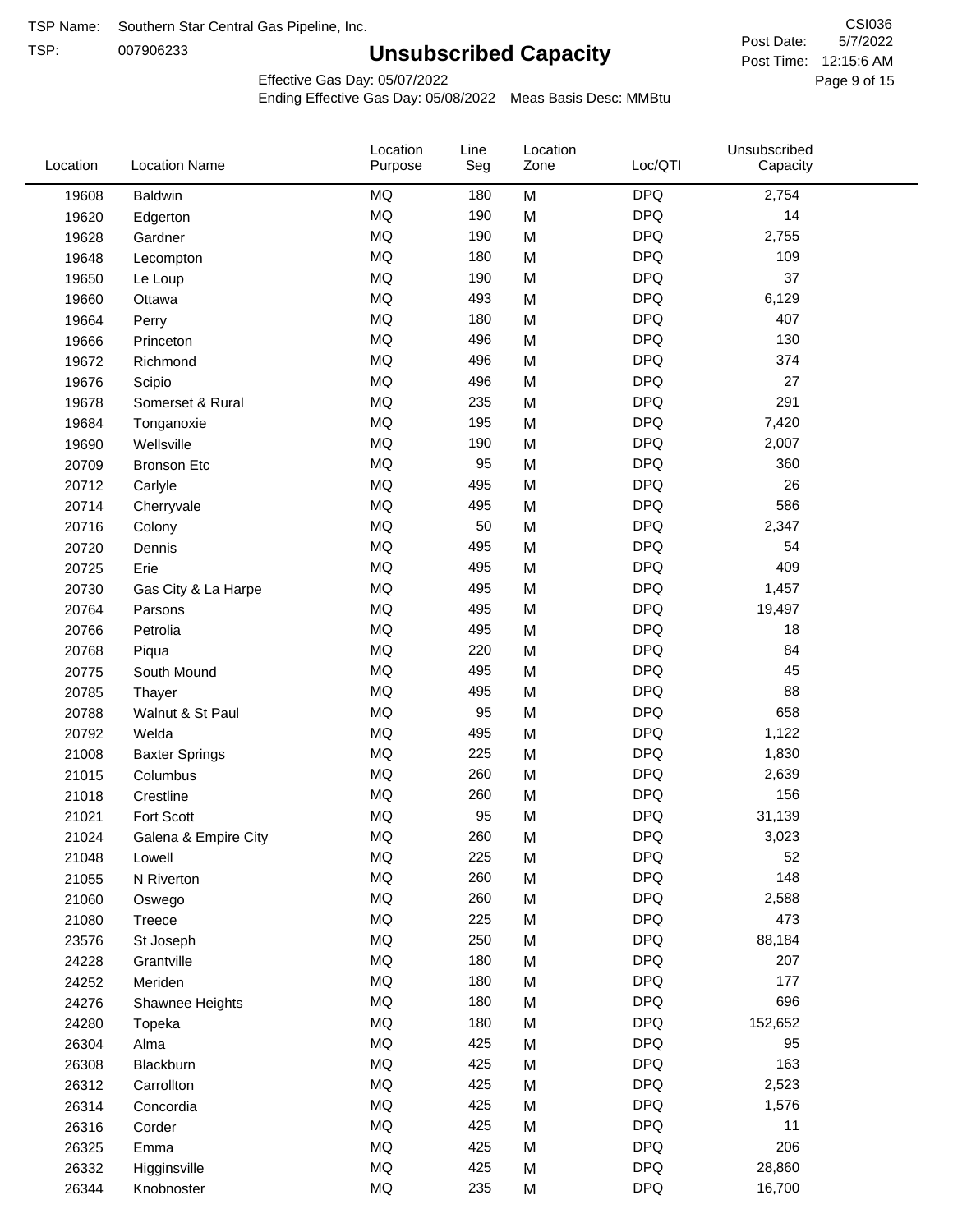TSP:

# **Unsubscribed Capacity**

5/7/2022 Page 10 of 15 Post Time: 12:15:6 AM CSI036 Post Date:

Unsubscribed

Effective Gas Day: 05/07/2022

Location

Ending Effective Gas Day: 05/08/2022 Meas Basis Desc: MMBtu

Line

Location

| Location | <b>Location Name</b>          | Purpose   | Seg | Zone         | Loc/QTI    | Capacity |  |
|----------|-------------------------------|-----------|-----|--------------|------------|----------|--|
| 26348    | La Monte                      | <b>MQ</b> | 235 | M            | <b>DPQ</b> | 111      |  |
| 26352    | Mt Leonard                    | MQ        | 425 | M            | <b>DPQ</b> | 167      |  |
| 26356    | Norborne                      | <b>MQ</b> | 425 | M            | <b>DPQ</b> | 1,901    |  |
| 26376    | Slater                        | <b>MQ</b> | 425 | M            | <b>DPQ</b> | 471      |  |
| 26378    | <b>Sweet Springs</b>          | <b>MQ</b> | 425 | M            | <b>DPQ</b> | 584      |  |
| 26392    | Warrensburg                   | <b>MQ</b> | 235 | M            | <b>DPQ</b> | 10,551   |  |
| 26394    | Waverly                       | <b>MQ</b> | 425 | M            | <b>DPQ</b> | 378      |  |
| 27015    | <b>Belle Plaine</b>           | MQ        | 333 | ${\sf P}$    | <b>DPQ</b> | 150      |  |
| 27020    | Bentley                       | <b>MQ</b> | 120 | $\mathsf{P}$ | <b>DPQ</b> | 217      |  |
| 27035    | Derby                         | <b>MQ</b> | 120 | ${\sf P}$    | <b>DPQ</b> | 7,759    |  |
| 27040    | Andover                       | MQ        | 300 | M            | <b>DPQ</b> | 166      |  |
| 27050    | Haysville                     | <b>MQ</b> | 120 | ${\sf P}$    | <b>DPQ</b> | 9,455    |  |
| 27060    | Mulvane                       | <b>MQ</b> | 120 | ${\sf P}$    | <b>DPQ</b> | 9,778    |  |
| 27065    | Rose Hill                     | <b>MQ</b> | 295 | ${\sf P}$    | <b>DPQ</b> | 5,386    |  |
| 27070    | Sedgwick                      | <b>MQ</b> | 120 | ${\sf P}$    | <b>DPQ</b> | 7,149    |  |
| 27080    | Udall                         | MQ        | 333 | $\mathsf{P}$ | <b>DPQ</b> | 538      |  |
| 27085    | <b>Valley Center</b>          | MQ        | 120 | ${\sf P}$    | <b>DPQ</b> | 51,875   |  |
| 27092    | Wichita                       | <b>MQ</b> | 120 | $\mathsf{P}$ | <b>DPQ</b> | 259,947  |  |
| 29001    | Atchison                      | <b>MQ</b> | 90  | M            | <b>DPQ</b> | 20,786   |  |
| 29002    | Emporia                       | MQ        | 140 | M            | <b>DPQ</b> | 15,524   |  |
| 29003    | Leavenworth                   | MQ        | 195 | M            | <b>DPQ</b> | 14,939   |  |
| 29005    | Effingham                     | <b>MQ</b> | 90  | M            | <b>DPQ</b> | 269      |  |
| 30804    | Abbyville                     | <b>MQ</b> | 130 | ${\sf P}$    | <b>DPQ</b> | 195      |  |
| 34612    | Altamont                      | <b>MQ</b> | 260 | M            | <b>DPQ</b> | 119      |  |
| 35013    | Americus                      | MQ        | 140 | M            | <b>DPQ</b> | 31       |  |
| 35515    | <b>ANR Alden</b>              | MQ        | 490 | $\mathsf{P}$ | <b>DPQ</b> | 135,571  |  |
| 36918    | Argonia                       | <b>MQ</b> | 120 | $\mathsf{P}$ | <b>DPQ</b> | 15       |  |
| 37100    | Wynona                        | <b>MQ</b> | 334 | ${\sf P}$    | <b>DPQ</b> | 0        |  |
| 37118    | Hominy                        | <b>MQ</b> | 357 | ${\sf P}$    | <b>DPQ</b> | 1,960    |  |
| 37172    | <b>Black Hills Hutchinson</b> | <b>MQ</b> | 130 | $\mathsf{P}$ | <b>DPQ</b> | 15,360   |  |
| 37175    | EGT Jane - Delivery           | <b>MQ</b> | 423 | M            | <b>DPQ</b> | 216,201  |  |
| 38021    | Auburn                        | <b>MQ</b> | 180 | M            | <b>DPQ</b> | 756      |  |
| 38522    | <b>Avant Utilities</b>        | $\sf{MQ}$ | 357 | ${\sf P}$    | <b>DPQ</b> | 157      |  |
| 41709    | <b>Billings</b>               | MQ        | 380 | $\mathsf{P}$ | <b>DPQ</b> | 2,032    |  |
| 42915    | Springfield                   | MQ        | 455 | M            | <b>DPQ</b> | 698,615  |  |
| 44021    | <b>Burlingame</b>             | MQ        | 140 | M            | <b>DPQ</b> | 1,686    |  |
| 44121    | Alfalfa City Ok               | MQ        | 315 | ${\sf P}$    | <b>DPQ</b> | 394      |  |
| 45301    | Cassoday                      | MQ        | 140 | M            | <b>DPQ</b> | 0        |  |
| 46608    | Chanute                       | $\sf{MQ}$ | 495 | M            | <b>DPQ</b> | 51,665   |  |
| 46809    | Florence                      | MQ        | 140 | M            | <b>DPQ</b> | 1,001    |  |
| 47412    | Cleveland                     | MQ        | 357 | ${\sf P}$    | <b>DPQ</b> | 1,569    |  |
| 47641    | CIG Riner                     | <b>MQ</b> | 490 | P            | <b>DPQ</b> | 62,965   |  |
| 48015    | Bourbon County, KS            | <b>MQ</b> | 95  | M            | <b>DPQ</b> | 4,627    |  |
| 48301    | Copan                         | <b>MQ</b> | 497 | ${\sf P}$    | <b>DPQ</b> | 358      |  |
| 55502    | Danville                      | MQ        | 120 | ${\sf P}$    | <b>DPQ</b> | 166      |  |
| 56601    | Denison                       | MQ        | 90  | M            | <b>DPQ</b> | 79       |  |
| 58518    | Drumright                     | MQ        | 390 | ${\sf P}$    | <b>DPQ</b> | 4,485    |  |
| 60706    | Peckham                       | $\sf{MQ}$ | 117 | M            | <b>DPQ</b> | 67       |  |
| 62810    | Black Hills - Enterprise TB   | $\sf{MQ}$ | 130 | ${\sf P}$    | <b>DPQ</b> | 990      |  |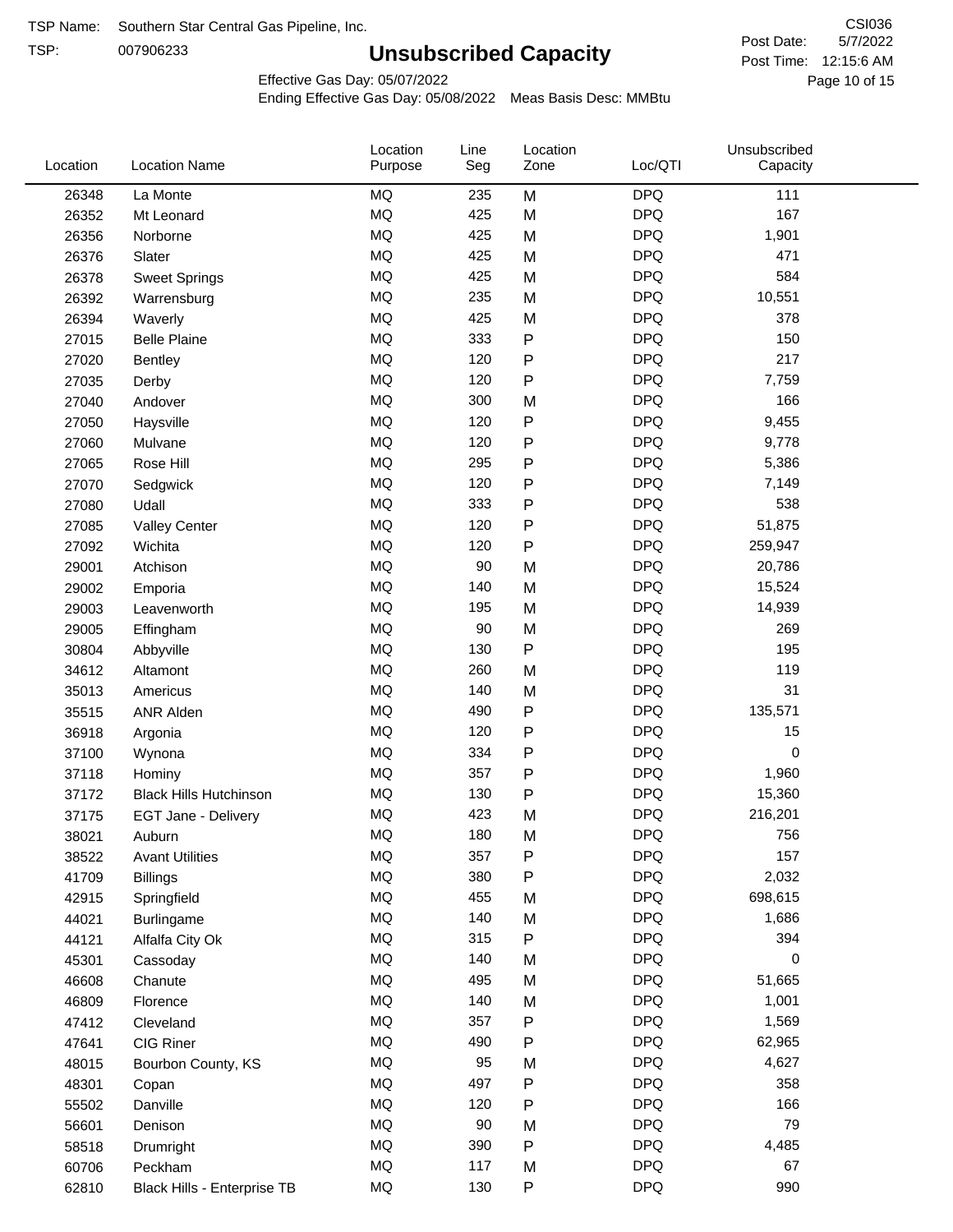TSP:

# **Unsubscribed Capacity**

5/7/2022 Page 11 of 15 Post Time: 12:15:6 AM CSI036 Post Date:

Effective Gas Day: 05/07/2022

| Location | <b>Location Name</b>          | Location<br>Purpose | Line<br>Seg | Location<br>Zone | Loc/QTI    | Unsubscribed<br>Capacity |  |
|----------|-------------------------------|---------------------|-------------|------------------|------------|--------------------------|--|
| 63919    | Eskridge                      | <b>MQ</b>           | 140         | M                | <b>DPQ</b> | 820                      |  |
| 68015    | Ford                          | MQ                  | 130         | P                | <b>DPQ</b> | 424                      |  |
| 68518    | Freedom                       | <b>MQ</b>           | 315         | P                | <b>DPQ</b> | 12                       |  |
| 70408    | Garnett KS                    | <b>MQ</b>           | 496         | M                | <b>DPQ</b> | 15,099                   |  |
| 70610    | Gate                          | MQ                  | 315         | P                | <b>DPQ</b> | 63                       |  |
| 74416    | Pocasset                      | <b>MQ</b>           | 340         | P                | <b>DPQ</b> | 96                       |  |
| 77118    | Granby                        | MQ                  | 455         | M                | <b>DPQ</b> | 816                      |  |
| 77308    | <b>Bonner Springs Ks</b>      | <b>MQ</b>           | 190         | M                | <b>DPQ</b> | 7,104                    |  |
| 77512    | Eureka, Toronto & Neal        | MQ                  | 140         | M                | <b>DPQ</b> | 2,306                    |  |
| 77705    | Anthony                       | <b>MQ</b>           | 120         | P                | <b>DPQ</b> | 26,858                   |  |
| 80312    | <b>Hamilton Ks</b>            | MQ                  | 140         | M                | <b>DPQ</b> | 445                      |  |
| 80515    | Atmos - Strong Cty &          | MQ                  | 140         | M                | <b>DPQ</b> | 27                       |  |
| 83418    | <b>Howard Ks</b>              | <b>MQ</b>           | 498         | M                | <b>DPQ</b> | 3,629                    |  |
| 84021    | Humboldt Ks                   | <b>MQ</b>           | 495         | M                | <b>DPQ</b> | 4,390                    |  |
| 86717    | Iola Ks                       | MQ                  | 495         | M                | <b>DPQ</b> | 10,749                   |  |
| 96108    | <b>Black Hills - Lawrence</b> | MQ                  | 180         | M                | <b>DPQ</b> | 45,466                   |  |
| 96912    | Kechi Ks                      | MQ                  | 120         | P                | <b>DPQ</b> | 150                      |  |
| 97112    | Copeland                      | <b>MQ</b>           | 130         | P                | <b>DPQ</b> | 15,628                   |  |
| 102512   | Lebo                          | MQ                  | 493         | M                | <b>DPQ</b> | 273                      |  |
| 103101   | Lenapah                       | MQ                  | 225         | M                | <b>DPQ</b> | 249                      |  |
| 104615   | Liberal                       | MQ                  | 260         | M                | <b>DPQ</b> | 204                      |  |
| 108119   | Ochelata                      | <b>MQ</b>           | 357         | P                | <b>DPQ</b> | 168                      |  |
| 108221   | Washington                    | MQ                  | 497         | P                | <b>DPQ</b> | 395                      |  |
| 110412   | McLouth                       | <b>MQ</b>           | 170         | M                | <b>DPQ</b> | 113                      |  |
| 110908   | Mannford                      | MQ                  | 357         | P                | <b>DPQ</b> | 456                      |  |
| 113612   | Webb City, OK TB              | MQ                  | 335         | P                | <b>DPQ</b> | 317                      |  |
| 113713   | Osage City Ok                 | <b>MQ</b>           | 357         | P                | <b>DPQ</b> | 239                      |  |
| 113812   | Clinton & Leeton              | MQ                  | 235         | M                | <b>DPQ</b> | 21,928                   |  |
| 113852   | Marshall                      | <b>MQ</b>           | 425         | M                | <b>DPQ</b> | 14,581                   |  |
| 113856   | Nevada                        | <b>MQ</b>           | 95          | M                | <b>DPQ</b> | 9,333                    |  |
| 113864   | <b>Platte City</b>            | <b>MQ</b>           | 250         | M                | <b>DPQ</b> | 2,890                    |  |
| 113872   | Lexington-Richmond-Henrietta  | <b>MQ</b>           | 425         | M                | <b>DPQ</b> | 3,022                    |  |
| 113876   | Sedalia                       | MQ                  | 235         | M                | <b>DPQ</b> | 26,188                   |  |
| 113880   | Tracy                         | $\sf{MQ}$           | 250         | M                | <b>DPQ</b> | 135                      |  |
| 113892   | Weston                        | MQ                  | 250         | M                | <b>DPQ</b> | 1,140                    |  |
| 118121   | Mulberry                      | MQ                  | 260         | M                | <b>DPQ</b> | 239                      |  |
| 118321   | Mulhall                       | MQ                  | 400         | P                | <b>DPQ</b> | 150                      |  |
| 120000   | Spire                         | MQ                  | 235         | M                | <b>DPQ</b> | 13,115                   |  |
| 121110   | Neodesha                      | MQ                  | 495         | M                | <b>DPQ</b> | 6,410                    |  |
| 121315   | Neosho Rapids                 | $\sf{MQ}$           | 493         | M                | <b>DPQ</b> | 289                      |  |
| 121415   | <b>NGPL Barton</b>            | MQ                  | 490         | Ρ                | <b>DPQ</b> | 184,224                  |  |
| 121515   | NGPL Ford                     | MQ                  | 130         | P                | <b>DPQ</b> | 269,500                  |  |
| 122715   | Afton-Fairland-Grove-Jay      | MQ                  | 225         | M                | <b>DPQ</b> | 6,793                    |  |
| 122915   | Norwich                       | MQ                  | 120         | Ρ                | <b>DPQ</b> | 124                      |  |
| 125315   | Oilton                        | MQ                  | 357         | Ρ                | <b>DPQ</b> | 1,130                    |  |
| 129311   | <b>ONG Harper County</b>      | MQ                  | 315         | Ρ                | <b>DPQ</b> | 7,083                    |  |
| 129712   | Olivet                        | MQ                  | 493         | M                | <b>DPQ</b> | 24                       |  |
| 130001   | Orlando                       | MQ                  | 400         | Ρ                | <b>DPQ</b> | 219                      |  |
| 132018   | Oronogo                       | $\sf{MQ}$           | 450         | M                | <b>DPQ</b> | 256                      |  |
|          |                               |                     |             |                  |            |                          |  |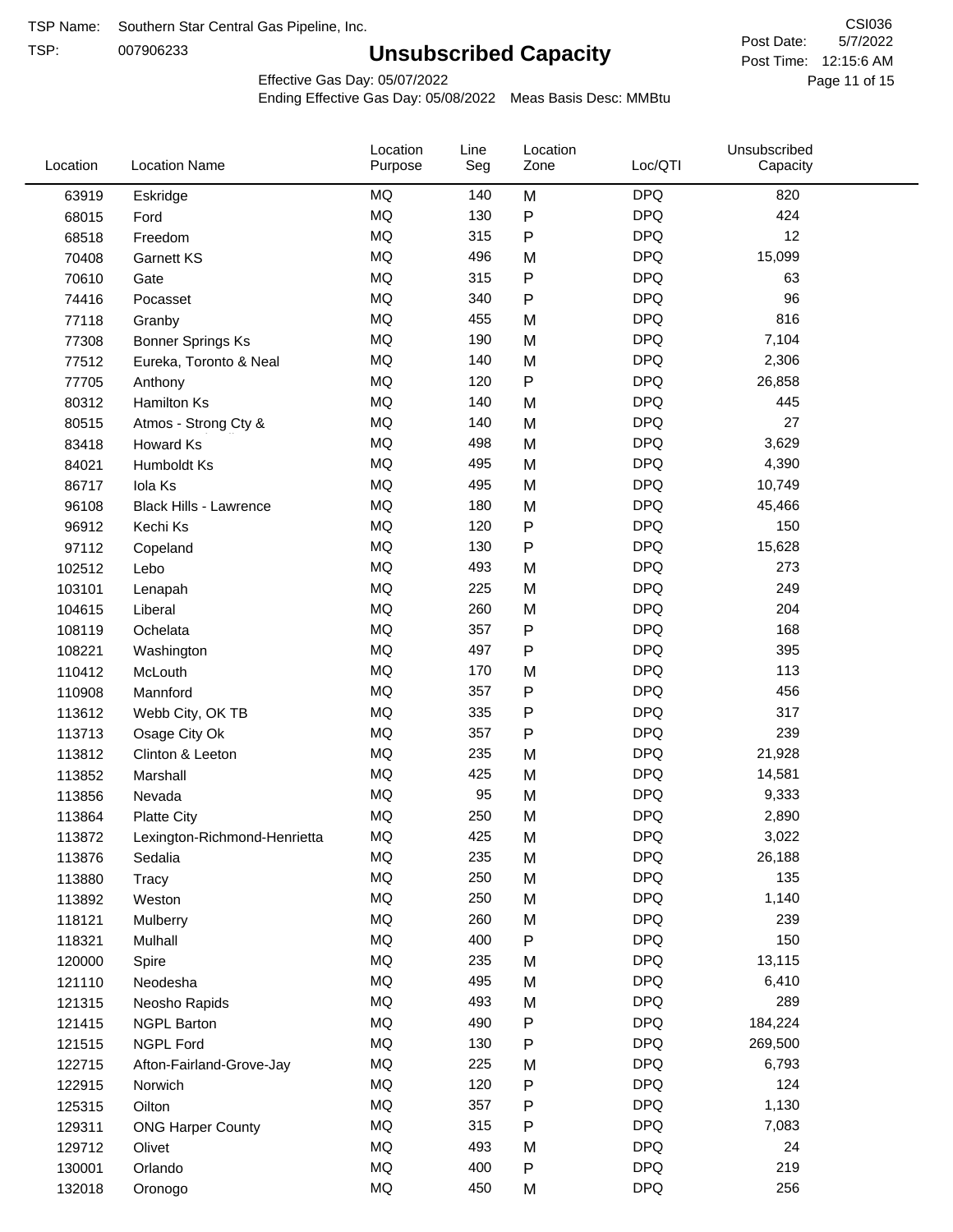TSP:

# **Unsubscribed Capacity**

5/7/2022 Page 12 of 15 Post Time: 12:15:6 AM CSI036 Post Date:

Effective Gas Day: 05/07/2022

| Location | <b>Location Name</b>             | Location<br>Purpose | Line<br>Seg | Location<br>Zone | Loc/QTI    | Unsubscribed<br>Capacity |  |
|----------|----------------------------------|---------------------|-------------|------------------|------------|--------------------------|--|
| 132519   | Osage City Ks                    | MQ                  | 140         | M                | <b>DPQ</b> | 3,551                    |  |
| 135533   | <b>PEPL Princeton</b>            | MQ                  | 496         | M                | <b>DPQ</b> | 106,178                  |  |
| 135808   | Partridge                        | MQ                  | 130         | P                | <b>DPQ</b> | 134                      |  |
| 136701   | <b>Black Hills Reno</b>          | <b>MQ</b>           | 130         | P                | <b>DPQ</b> | 12,912                   |  |
| 137550   | <b>Black Hills South Wichita</b> | <b>MQ</b>           | 120         | Ρ                | <b>DPQ</b> | 18,975                   |  |
| 139712   | Plattsburg                       | <b>MQ</b>           | 250         | M                | <b>DPQ</b> | 1,764                    |  |
| 145950   | Merino                           | <b>MQ</b>           | 490         | Ρ                | <b>DPQ</b> | 156                      |  |
| 150418   | Ramona                           | <b>MQ</b>           | 357         | P                | <b>DPQ</b> | 396                      |  |
| 151525   | Reading                          | MQ                  | 140         | M                | <b>DPQ</b> | 20                       |  |
| 154501   | Nelagoney                        | <b>MQ</b>           | 334         | $\mathsf{P}$     | <b>DPQ</b> | 179                      |  |
| 157025   | Severy                           | <b>MQ</b>           | 498         | M                | <b>DPQ</b> | 142                      |  |
| 163100   | Superior                         | <b>MQ</b>           | 265         | M                | <b>DPQ</b> | 336                      |  |
| 164725   | Sylvia                           | <b>MQ</b>           | 130         | P                | <b>DPQ</b> | 141                      |  |
| 168112   | Transwestern Canadian - Del.     | <b>MQ</b>           | 458         | Ρ                | <b>DPQ</b> | 230,000                  |  |
| 168612   | Chetopa & Rural                  | <b>MQ</b>           | 260         | M                | <b>DPQ</b> | 678                      |  |
| 168620   | Edna & Bartlett                  | <b>MQ</b>           | 260         | M                | <b>DPQ</b> | 248                      |  |
| 172812   | Conner Area                      | MQ                  | 195         | M                | <b>DPQ</b> | 139                      |  |
| 172820   | Easton & Lowemont                | MQ                  | 195         | M                | <b>DPQ</b> | 223                      |  |
| 172822   | Savonburg & Elsmore              | <b>MQ</b>           | 95          | M                | <b>DPQ</b> | 600                      |  |
| 172828   | <b>Fall River</b>                | <b>MQ</b>           | 498         | M                | <b>DPQ</b> | 378                      |  |
| 172832   | Galesburg                        | <b>MQ</b>           | 495         | M                | <b>DPQ</b> | 191                      |  |
| 172834   | Atmos Energy - Olathe            | <b>MQ</b>           | 190         | M                | <b>DPQ</b> | 23,240                   |  |
| 172836   | Havana                           | <b>MQ</b>           | 117         | M                | <b>DPQ</b> | 54                       |  |
| 172838   | Hillsdale                        | <b>MQ</b>           | 235         | M                | <b>DPQ</b> | 202                      |  |
| 172844   | Jarbalo                          | <b>MQ</b>           | 170         | M                | <b>DPQ</b> | 146                      |  |
| 172848   | Kickapoo                         | <b>MQ</b>           | 250         | M                | <b>DPQ</b> | 241                      |  |
| 172855   | Liberty                          | <b>MQ</b>           | 260         | M                | <b>DPQ</b> | 2,880                    |  |
| 172857   | Linwood                          | <b>MQ</b>           | 195         | M                | <b>DPQ</b> | 330                      |  |
| 172860   | Mc Cune                          | <b>MQ</b>           | 260         | M                | <b>DPQ</b> | 242                      |  |
| 172862   | Moorehead                        | <b>MQ</b>           | 495         | M                | <b>DPQ</b> | 32                       |  |
| 172864   | Moorehead Rural                  | <b>MQ</b>           | 495         | M                | <b>DPQ</b> | 1,014                    |  |
| 172866   | Mound Valley                     | MQ                  | 260         | M                | <b>DPQ</b> | 101                      |  |
| 172870   | Niotaze                          | MQ                  | 117         | M                | <b>DPQ</b> | 351                      |  |
| 172880   | Pleasant Valley                  | <b>MQ</b>           | 180         | M                | <b>DPQ</b> | 24                       |  |
| 172885   | Reno Area                        | MQ                  | 195         | M                | <b>DPQ</b> | 36                       |  |
| 172892   | Wyandotte                        | <b>MQ</b>           | 190         | M                | <b>DPQ</b> | 10,018                   |  |
| 172944   | Coffeyville Area                 | <b>MQ</b>           | 260         | M                | <b>DPQ</b> | 138,016                  |  |
| 173214   | Uniontown                        | <b>MQ</b>           | 95          | M                | <b>DPQ</b> | 276                      |  |
| 176819   | Viola                            | MQ                  | 120         | Ρ                | <b>DPQ</b> | 120                      |  |
| 180311   | Wakita                           | MQ                  | 315         | Ρ                | <b>DPQ</b> | 74                       |  |
| 181013   | Walton                           | MQ                  | 140         | M                | <b>DPQ</b> | 138                      |  |
| 181715   | Wann                             | MQ                  | 225         | M                | <b>DPQ</b> | 65                       |  |
| 223001   | Atchison Eng Defense Ind Plt     | <b>MQ</b>           | 90          | M                | <b>DPQ</b> | 137                      |  |
| 224501   | <b>ICI Chemical Plant</b>        | <b>MQ</b>           | 450         | M                | <b>DPQ</b> | 1,880                    |  |
| 225001   | Augusta Sewage Plant             | MQ                  | 295         | Ρ                | <b>DPQ</b> | 63                       |  |
| 243501   | <b>Beech Aircraft Plant</b>      | MQ                  | 120         | Ρ                | <b>DPQ</b> | 5,725                    |  |
| 253001   | Roenbaugh Lease Irrigation       | MQ                  | 130         | Ρ                | <b>DPQ</b> | 107                      |  |
| 266001   | Boeing No 2 Plant                | MQ                  | 120         | Ρ                | <b>DPQ</b> | 16,419                   |  |
| 274001   | Pleasant Valley Irr.             | <b>MQ</b>           | 130         | P                | <b>DPQ</b> | 233                      |  |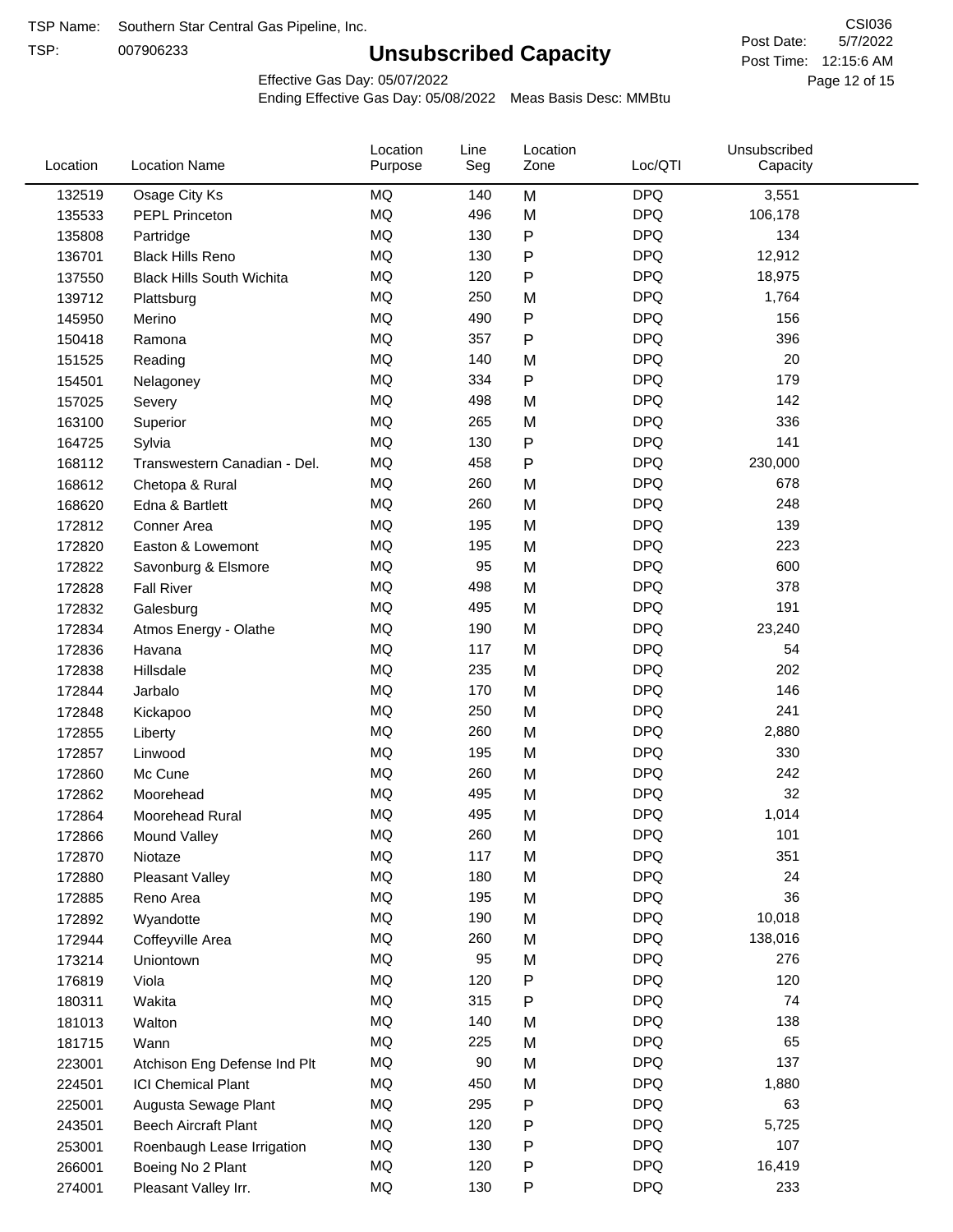TSP:

# **Unsubscribed Capacity**

5/7/2022 Page 13 of 15 Post Time: 12:15:6 AM CSI036 Post Date:

Effective Gas Day: 05/07/2022

| Location | <b>Location Name</b>            | Location<br>Purpose | Line<br>Seg | Location<br>Zone | Loc/QTI    | Unsubscribed<br>Capacity |  |
|----------|---------------------------------|---------------------|-------------|------------------|------------|--------------------------|--|
| 285501   | <b>Buildex Haydite Plant</b>    | MQ                  | 250         | M                | <b>DPQ</b> | 8,075                    |  |
| 290301   | So Ks & Ok Rr Depot Store &     | MQ                  | 177         | M                | <b>DPQ</b> | 2                        |  |
| 297501   | Cargill Salt                    | <b>MQ</b>           | 315         | Ρ                | <b>DPQ</b> | 639                      |  |
| 298001   | Carlson Prodts Mfg Plant        | <b>MQ</b>           | 120         | Ρ                | <b>DPQ</b> | 185                      |  |
| 303701   | Central Plain Feedyard          | MQ                  | 315         | Ρ                | <b>DPQ</b> | 151                      |  |
| 310001   | Church SW Irrigation            | MQ                  | 130         | Ρ                | <b>DPQ</b> | 60                       |  |
| 329401   | Phillips 66 Ponca City Refinery | MQ                  | 335         | Ρ                | <b>DPQ</b> | 10,000                   |  |
| 332501   | Lawrence Plt Atmos              | <b>MQ</b>           | 195         | M                | <b>DPQ</b> | 64,427                   |  |
| 334101   | Copeland RE Irrigation          | MQ                  | 130         | Ρ                | <b>DPQ</b> | 60                       |  |
| 354001   | Derstein Irrigation             | MQ                  | 130         | Ρ                | <b>DPQ</b> | 60                       |  |
| 355001   | Detrixhe S Irrigation           | MQ                  | 458         | Ρ                | <b>DPQ</b> | 66                       |  |
| 363001   | Wilroads Irrigation             | MQ                  | 130         | Ρ                | <b>DPQ</b> | 534                      |  |
| 378501   | <b>Empire Riverton</b>          | MQ                  | 260         | M                | <b>DPQ</b> | 32,727                   |  |
| 378502   | <b>Empire Energy Center</b>     | MQ                  | 455         | M                | <b>DPQ</b> | 99,068                   |  |
| 378503   | <b>Empire Stateline South</b>   | MQ                  | 260         | M                | <b>DPQ</b> | 35,000                   |  |
| 378504   | <b>Empire Stateline North</b>   | MQ                  | 260         | M                | <b>DPQ</b> | 61,589                   |  |
| 383501   | <b>FMC Chemical Plant</b>       | MQ                  | 195         | M                | <b>DPQ</b> | 4,709                    |  |
| 385001   | Farley Machine Shop             | <b>MQ</b>           | 45          | P                | <b>DPQ</b> | 61                       |  |
| 387001   | PCS Phosphate                   | MQ                  | 260         | M                | <b>DPQ</b> | 1,255                    |  |
| 388001   | Dodge City Plt Koch Nitrogen    | MQ                  | 130         | P                | <b>DPQ</b> | 53,235                   |  |
| 411501   | Gaines FD Burkett Lease         | MQ                  | 140         | M                | <b>DPQ</b> | 262                      |  |
| 428601   | Glacier Mckee-Miller-Thrall-Ma  | <b>MQ</b>           | 140         | M                | <b>DPQ</b> | 126                      |  |
| 433001   | Goodyear Topeka Tire Plant      | MQ                  | 180         | M                | <b>DPQ</b> | 5,724                    |  |
| 435501   | <b>Gospel Church Building</b>   | MQ                  | 195         | M                | <b>DPQ</b> | 2                        |  |
| 441300   | Kansas Hugoton                  | 7S                  | 130         | Ρ                | SGQ        | 54,555                   |  |
| 442350   | Sedalia @ Ottawa                | 7S                  | 235         | M                | SGQ        | 904                      |  |
| 442351   | Little Mo                       | 7S                  | 235         | M                | SGQ        | 0                        |  |
| 443150   | Straight Blackwell              | 7S                  | 315         | Ρ                | SGQ        | 0                        |  |
| 443151   | Waynoka Lateral                 | 7S                  | 315         | Ρ                | SGQ        | 102,337                  |  |
| 443152   | Straight Blackwell @ Beaver     | 7S                  | 315         | Ρ                | SGQ        | 47,725                   |  |
| 443800   | <b>Edmond Blackwell</b>         | 7S                  | 380         | Ρ                | SGQ        | 284                      |  |
| 443851   | LS385 Delivery Constraint       | 7S                  | 385         | Ρ                | SGQ        | 134,541                  |  |
| 444001   | West Edmond                     | 7S                  | 400         | Ρ                | SGQ        | 2,440                    |  |
| 444003   | South Maysville Delivery        | 7S                  | 400         | P                | SGQ        | 105,412                  |  |
| 444550   | Saginaw CS Area Deliveries      | 7S                  | 455         | M                | SGQ        | 71,239                   |  |
| 444580   | Canadian Blackwell              | 7S                  | 458         | P                | SGQ        | 0                        |  |
| 444581   | Canadian Blackwell @            | 7S                  | 458         | Ρ                | SGQ        | 104,611                  |  |
| 444582   | Canadian Blackwell @ Mutual     | 7S                  | 458         | Ρ                | SGQ        | 0                        |  |
| 444901   | Rawlins Hesston Delivery        | 7S                  | 490         | Ρ                | SGQ        | 121,424                  |  |
| 444902   | <b>Riner Delivery</b>           | 7S                  | 490         | Ρ                | SGQ        | 184,693                  |  |
| 445538   | Montezuma CS                    | MV                  | 130         | Ρ                | <b>MLQ</b> | 56,201                   |  |
| 445569   | <b>Riner CS</b>                 | MV                  | 490         | Ρ                | <b>MLQ</b> | 1,000                    |  |
| 445577   | Levant CS                       | MV                  | 490         | P                | <b>MLQ</b> | 1,384                    |  |
| 449003   | Edmond CS w/o OK                | MV                  | 400         | Ρ                | <b>MLQ</b> | 1,763                    |  |
| 462001   | <b>Heartland Cement Plant</b>   | MQ                  | 495         | M                | <b>DPQ</b> | 1,046                    |  |
| 465001   | Herzog Cont                     | MQ                  | 250         | M                | <b>DPQ</b> | 3,000                    |  |
| 495501   | Kanopolis Salt Plt Independent  | MQ                  | 265         | M                | <b>DPQ</b> | 61                       |  |
| 519501   | Richie/Ripley                   | MQ                  | 120         | Ρ                | <b>DPQ</b> | 448                      |  |
| 522502   | Lawrence Power Plt              | MQ                  | 180         | M                | <b>DPQ</b> | 138,069                  |  |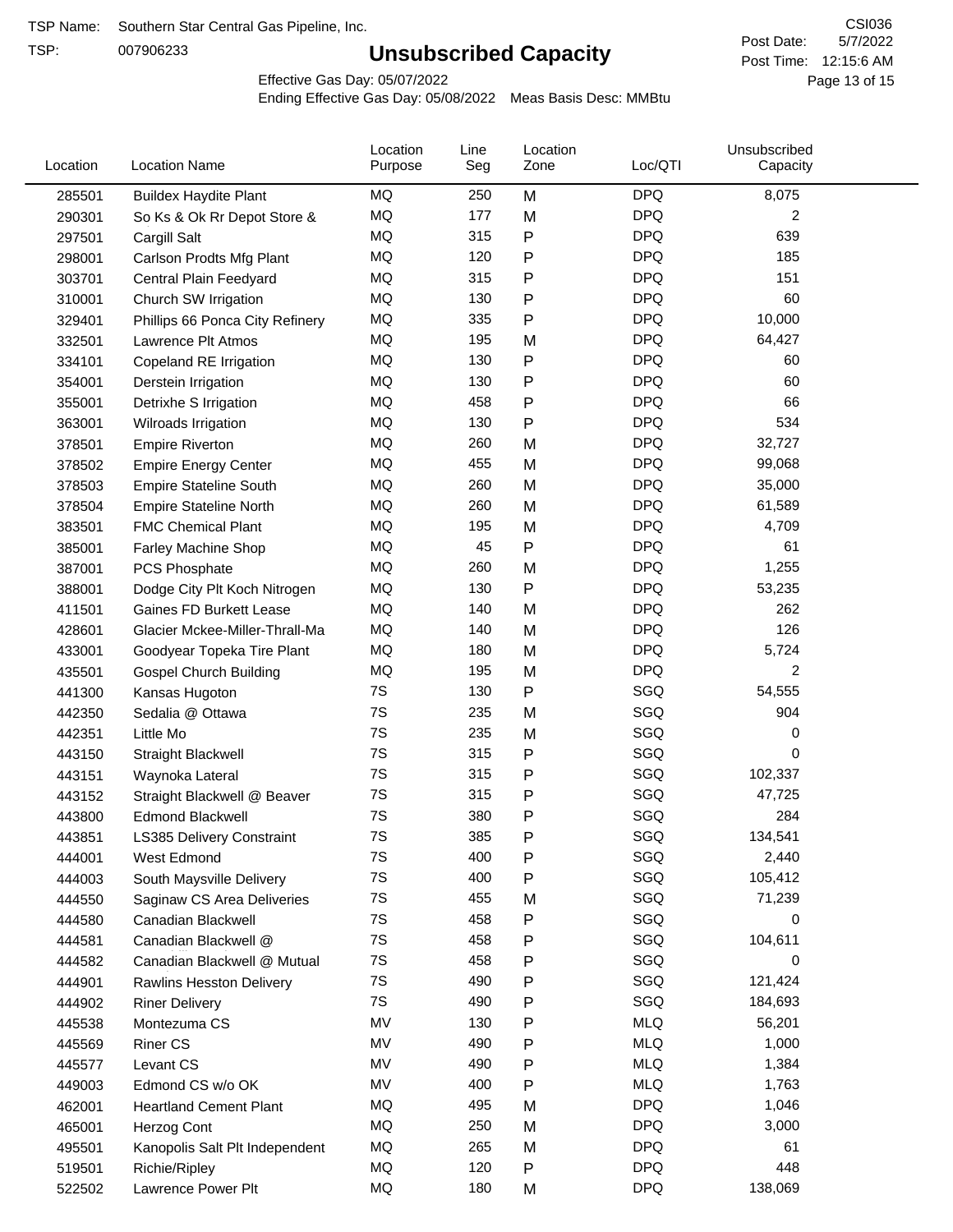TSP:

# **Unsubscribed Capacity**

5/7/2022 Page 14 of 15 Post Time: 12:15:6 AM CSI036 Post Date:

Effective Gas Day: 05/07/2022

| Location | <b>Location Name</b>                     | Location<br>Purpose | Line<br>Seg | Location<br>Zone | Loc/QTI    | Unsubscribed<br>Capacity |  |
|----------|------------------------------------------|---------------------|-------------|------------------|------------|--------------------------|--|
| 526001   | Ks Pen Boiler                            | MQ                  | 195         | M                | <b>DPQ</b> | 805                      |  |
| 526201   | Ks Pen Kitchen                           | MQ                  | 195         | M                | <b>DPQ</b> | 626                      |  |
| 527502   | <b>Black Hills- Lawrence Service</b>     | MQ                  | 195         | M                | <b>DPQ</b> | 46                       |  |
| 527701   | <b>Black Hills- Matfield Green</b>       | <b>MQ</b>           | 140         | M                | <b>DPQ</b> | 61                       |  |
| 527702   | <b>Black Hills- Towanda Service</b>      | MQ                  | 300         | M                | <b>DPQ</b> | 48                       |  |
| 527704   | <b>Black Hills-Wellington</b>            | MQ                  | 333         | P                | <b>DPQ</b> | 48                       |  |
| 527705   | <b>Black Hills- Belle Plaine Service</b> | MQ                  | 333         | P                | <b>DPQ</b> | 84                       |  |
| 527706   | <b>Black Hills- S Wichita</b>            | <b>MQ</b>           | 120         | P                | <b>DPQ</b> | 5                        |  |
| 541001   | L&S Beckerview, Inc                      | MQ                  | 90          | M                | <b>DPQ</b> | 137                      |  |
| 544101   | Knight Feedlot                           | MQ                  | 265         | M                | <b>DPQ</b> | 138                      |  |
| 545801   | Jayhawk Chemical Plant                   | MQ                  | 260         | M                | <b>DPQ</b> | 2,313                    |  |
| 560001   | Leavenworth Co Shop Heating              | <b>MQ</b>           | 195         | M                | <b>DPQ</b> | 10                       |  |
| 571001   | <b>Bunge Milling Grain Dryer</b>         | MQ                  | 90          | M                | <b>DPQ</b> | 2,354                    |  |
| 588701   | Lyons Wtr Pump Station                   | MQ                  | 45          | P                | <b>DPQ</b> | 61                       |  |
| 592501   | <b>MEC Machine Shop</b>                  | MQ                  | 177         | M                | <b>DPQ</b> | 186                      |  |
| 620001   | Langdon Pump Station                     | MQ                  | 130         | P                | <b>DPQ</b> | 1,000                    |  |
| 630204   | Ralph Green Powerplant                   | MQ                  | 235         | M                | <b>DPQ</b> | 19,500                   |  |
| 633001   | Mo State School Higginsville             | MQ                  | 425         | M                | <b>DPQ</b> | 164                      |  |
| 640001   | Monarch Humboldt Cem Plt                 | MQ                  | 495         | M                | <b>DPQ</b> | 8,127                    |  |
| 654101   | Mull Farms Irrigation                    | MQ                  | 130         | P                | <b>DPQ</b> | 186                      |  |
| 707001   | Oxford Alfala Dehy Plant                 | MQ                  | 333         | P                | <b>DPQ</b> | 647                      |  |
| 709501   | <b>ONEOK Hutchinson Frac Plt</b>         | <b>MQ</b>           | 130         | P                | <b>DPQ</b> | 11,186                   |  |
| 719001   | Petrolite Wax Refinery                   | MQ                  | 357         | P                | <b>DPQ</b> | 4,930                    |  |
| 720001   | Woolaroc Lodge Phillips F                | MQ                  | 357         | $\mathsf{P}$     | <b>DPQ</b> | 168                      |  |
| 725001   | Harrisonville Prod Phillips Pp           | MQ                  | 235         | M                | <b>DPQ</b> | 1,414                    |  |
| 725602   | Wichita Pump Sta Phillips Ppl            | MQ                  | 120         | P                | <b>DPQ</b> | 641                      |  |
| 731001   | Pines Int'l Dehy Plant                   | MQ                  | 195         | M                | <b>DPQ</b> | 273                      |  |
| 739001   | Danny D. & Susan J. Post                 | MQ                  | 130         | P                | <b>DPQ</b> | 60                       |  |
| 753501   | Quivira Country Club House               | MQ                  | 190         | M                | <b>DPQ</b> | 121                      |  |
| 753701   | <b>ONEOK Medford</b>                     | MQ                  | 458         | P                | <b>DPQ</b> | 44,700                   |  |
| 813001   | Wineteer School 260                      | MQ                  | 295         | P                | <b>DPQ</b> | 203                      |  |
| 813401   | Grant School 497                         | MQ                  | 195         | M                | <b>DPQ</b> | 45                       |  |
| 815401   | Minneha Grade School 259                 | MQ                  | 120         | P                | <b>DPQ</b> | 185                      |  |
| 846001   | Smith D Irrigation                       | MQ                  | 265         | M                | <b>DPQ</b> | 61                       |  |
| 850001   | Snook M Irrigation                       | MQ                  | 130         | P                | <b>DPQ</b> | 44                       |  |
| 865001   | Southwest Elect Mfg Plant                | MQ                  | 400         | P                | <b>DPQ</b> | 394                      |  |
| 875001   | Stahl Spec Aluminum Alloy                | MQ                  | 235         | M                | <b>DPQ</b> | 4,936                    |  |
| 877001   | St Dept Boys Indust School               | MQ                  | 180         | M                | <b>DPQ</b> | 407                      |  |
| 910001   | <b>Total Ark City Oil Refinery</b>       | MQ                  | 333         | M                | <b>DPQ</b> | 203                      |  |
| 926501   | <b>Urschel DR Irrigation</b>             | MQ                  | 458         | P                | <b>DPQ</b> | 256                      |  |
| 928001   | Mcconnell Air Force Base                 | MQ                  | 295         | P                | <b>DPQ</b> | 7,803                    |  |
| 929201   | Ft. Leavenworth Army Base                | MQ                  | 250         | M                | <b>DPQ</b> | 18,888                   |  |
| 932001   | Leavenworth Penitentiary                 | MQ                  | 250         | M                | <b>DPQ</b> | 3,206                    |  |
| 934201   | Va Admin Center                          | MQ                  | 195         | M                | <b>DPQ</b> | 6,827                    |  |
| 962001   | Sunflower Electric - Judson              | MQ                  | 130         | P                | <b>DPQ</b> | 70,924                   |  |
| 990001   | Yost LM Irrigation                       | MQ                  | 265         | M                | <b>DPQ</b> | 61                       |  |
| 999000   | PMI - Prod to Mkt Interface              | MQ                  | 909         | P                | <b>DPQ</b> | 0                        |  |
| 999000   | PMI - Prod to Mkt Interface              | M <sub>2</sub>      | 909         | M                | <b>RPQ</b> | 0                        |  |
| 999001   | Rawlins-Hesston P/M Interface            | MQ                  | 490         | ${\sf P}$        | <b>DPQ</b> | 180,938                  |  |